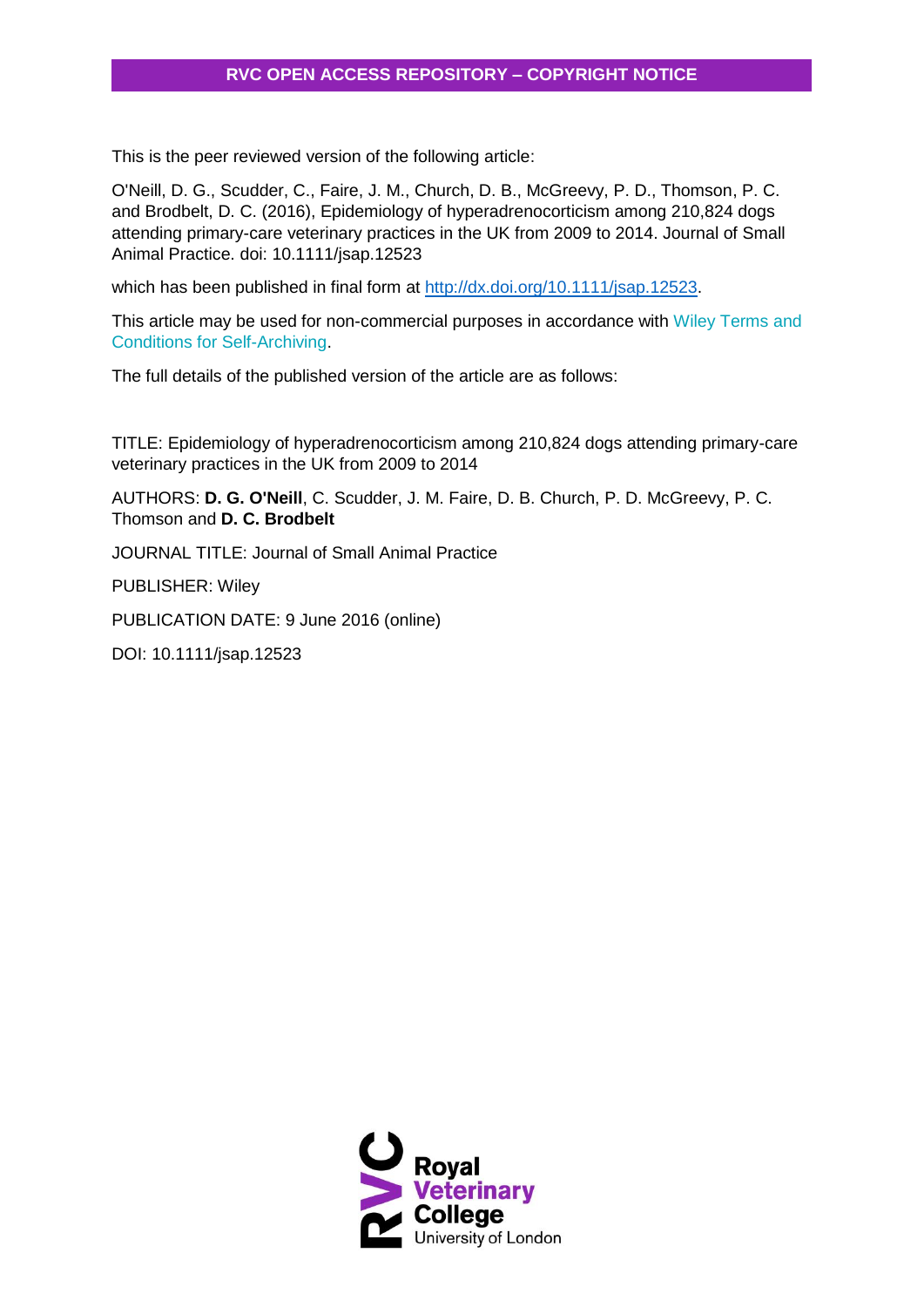# **Epidemiology of hyperadrenocorticism among 210,824 dogs attending primary-care veterinary practices in the UK from 2009-2014**

Dan G. O'Neill, MVB BSc(hons) MSc(VetEpi) PhD MRCVS, Production and Population Health, The Royal Veterinary College, Hawkshead Lane, North Mymms, Hatfield, Herts AL9 7TA, UK

Chris Scudder, BVSc DACVIM MRCVS, Clinical Sciences and Services, The Royal Veterinary College, Hawkshead Lane, North Mymms, Hatfield, Herts AL9 7TA, UK Jonathan M. Faire, BVetMed, The Royal Veterinary College, Hawkshead Lane, North Mymms, Hatfield, Herts AL9 7TA, UK

David B. Church, BVSc PhD MACVSc MRCVS, Clinical Sciences and Services, The Royal

Veterinary College, Hawkshead Lane, North Mymms, Hatfield, Herts AL9 7TA, UK Paul D. McGreevy, BVSc, PhD, MRCVS, MANZCVS (Animal Welfare), Faculty of

Veterinary Science, The University of Sydney, NSW 2006, Australia

Peter C. Thomson, BSc, MSc (Hons), MAppStat, PhD, Faculty of Veterinary Science, The University of Sydney, NSW 2006, Australia

Dave C. Brodbelt, MA VetMB PhD DVA DipECVAA MRCVS, Production and Population Health, The Royal Veterinary College, Hawkshead Lane, North Mymms, Hatfield, Herts AL9 7TA, UK

Corresponding author: Dan O'Neill, Veterinary Epidemiology, Economics and Public Health, The Royal Veterinary College, Hawkshead Lane, North Mymms, Hatfield, Hertfordshire, AL9 7TA, United Kingdom. [doneill@rvc.ac.uk](mailto:doneill@rvc.ac.uk) Phone:0775 1057161

Conflict of interest: The authors have no conflicts of interest to declare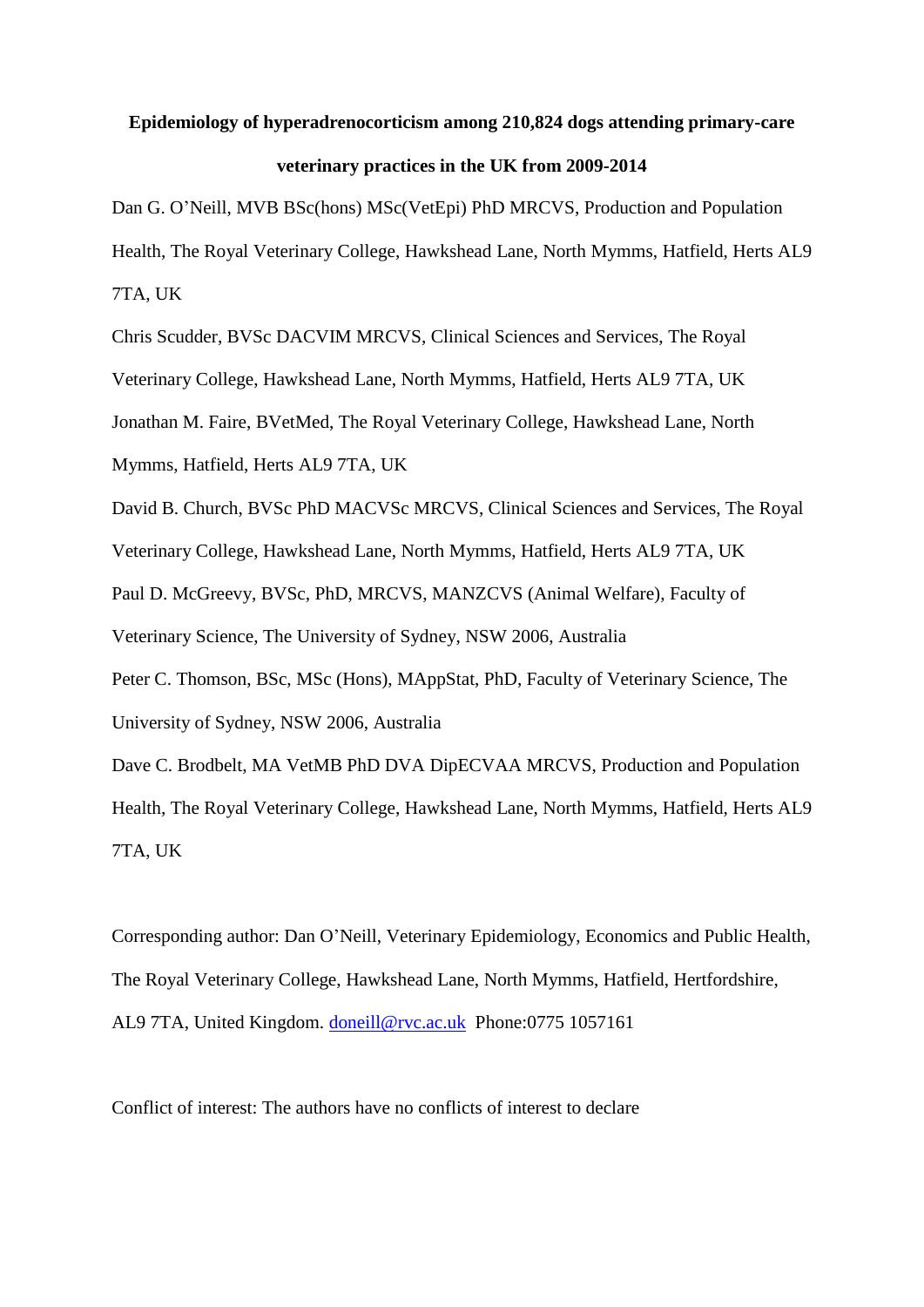Acknowledgments: Thanks to Peter Dron (RVC) for VetCompass database development and Noel Kennedy (RVC) for software and programming development. We acknowledge the Medivet Veterinary Partnership, Vets4Pets, Blythwood Vets, Vets Now and the other UK practices who collaborate in VetCompass. We are grateful to The Kennel Club, The Kennel Club Charitable Trust and Dogs Trust for supporting VetCompass.

Running title: Hyperadrenocorticism in dogs

#### *Structured Summary*

Objectives: To estimate prevalence and risk factors for diagnosis with hyperadrenocorticism in dogs attending primary-care veterinary practices in the UK from 2009-2014.

Methods: Cases were identified by searching de-identified electronic patient records from UK primary-care veterinary practices participating in the VetCompass Programme.

Results: The estimated prevalence for hyperadrenocorticism diagnosis in dogs was 0.28% (95% confidence interval 0.25-0.31). Multivariable logistic regression analysis revealed four associated risk factors: breed, breed-relative bodyweight, age and insurance status. The Bichon Frise had 6.5 times the odds (95% CI 3.5-12.1,  $P < 0.001$ ) of hyperadrenocorticism compared with crossbreds. Dogs weighing more than or equal to their breed mean had 1.7 times odds (95% CI 1.3-2.3,  $P < 0.001$ ) of hyperadrenocorticism compared with dogs weighing less than the breed mean. Dogs aged 12.0 years and above showed 5.7 times the odds (95% CI 3.7-8.7, *P* < 0.001) of hyperadrenocorticism compared with dogs aged 6.0-8.9 years. Insured dogs had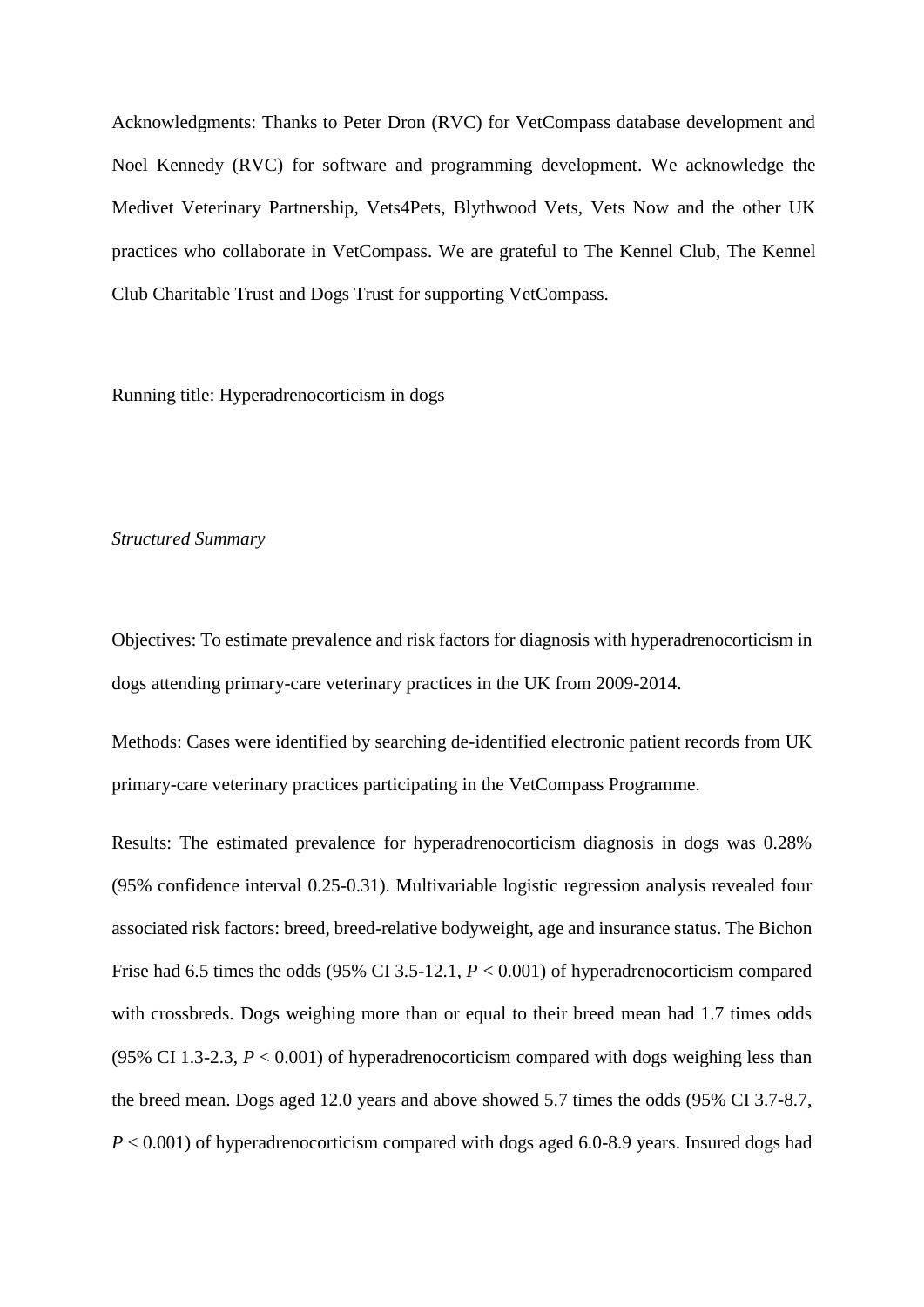4.0 times the odds (95% CI 2.8-5.6, *P* < 0.001) of hyperadrenocorticism compared with noninsured dogs.

Clinical significance: This is the first epidemiological report of a non-referral hospital population of dogs diagnosed with hyperadrenocorticism in the UK and describes important breed, age and bodyweight associations with this disorder which may improve diagnosis and enhance understanding of the underlying pathophysiology.

*Keywords* hyperadrenocorticism, Cushings, VetCompass, epidemiology, electronic patient record

### *Introduction*

Hyperadrenocorticism results from chronic overproduction of cortisol [\(Behrend et al., 2015,](#page-26-0) [Melian et al., 2010\)](#page-28-0) and generally results from either a functional pituitary tumour (PTHAC) or adrenal tumour (ATHAC), although other causes are also recognised [\(Galac et al., 2005,](#page-27-0) [Galac et al., 2008\)](#page-27-1). Traditionally most dogs affected by hyperadrenocorticism show polyuria, polydipsia, polyphagia, muscle atrophy and dermatological changes such as alopecia and cutaneous hyperpigmentation [\(Ling et al., 1979,](#page-28-1) [Lorenz, 1982,](#page-28-2) [Reusch and Feldman, 1992,](#page-29-0) [White et al., 1989\)](#page-29-1). Studies from the USA estimate the prevalence of PTHAC to be around 0.2% and the incidence of new hyperadrenocorticism cases as 1 to 2 cases/1000 dogs/year [\(Bruyette et al., 2010,](#page-26-1) [Lourenc et al., 2015,](#page-28-3) [Willeberg and Priester, 1982\)](#page-29-2). To date there have been no studies reporting the prevalence of hyperadrenocorticism for dogs in the UK.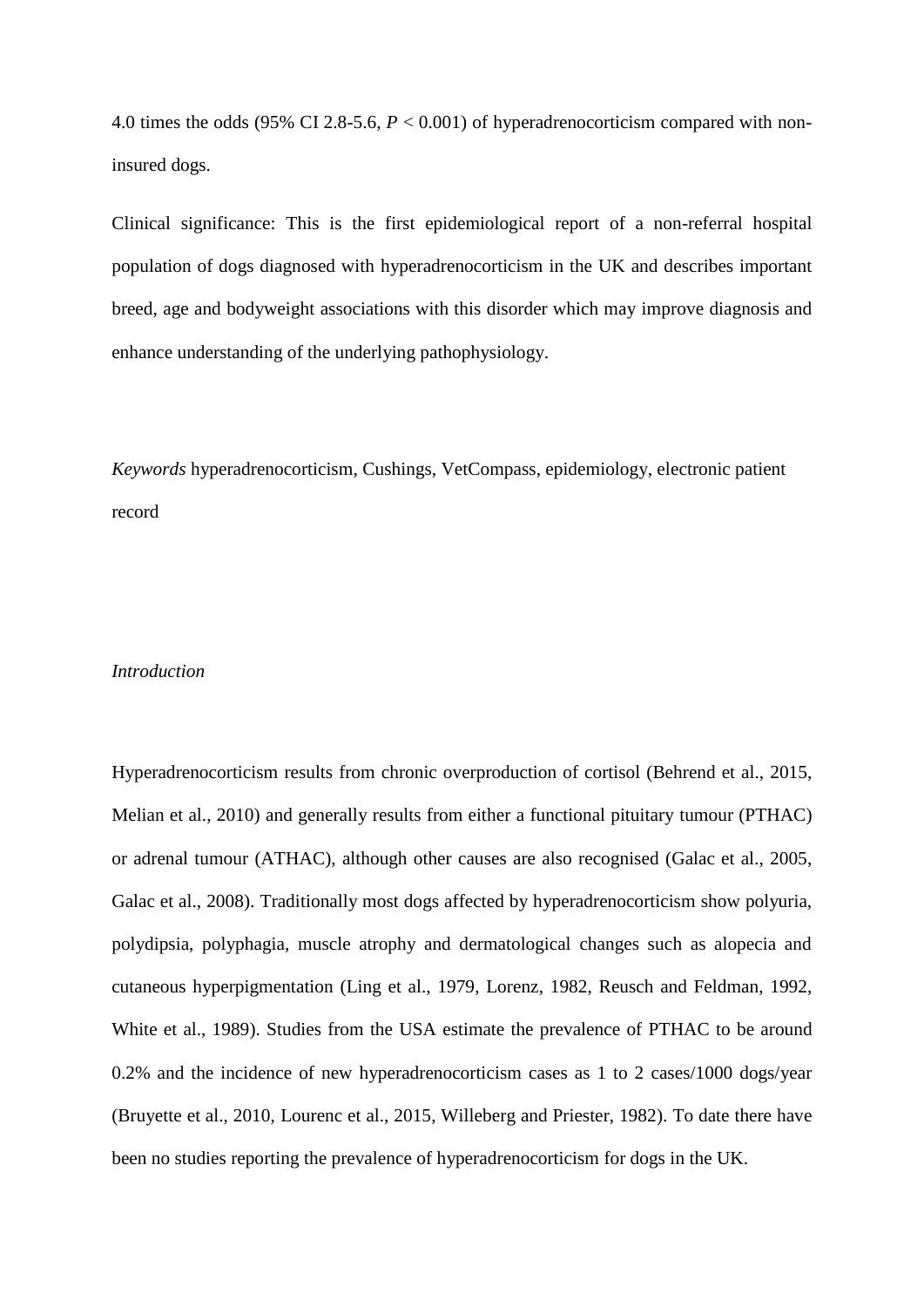Several risk factors for the development of canine hyperadrenocorticism have been described, including older age and breeds such as the Miniature Poodle, Boxer and Dachshund [\(Behrend](#page-26-0)  [et al., 2015,](#page-26-0) [Burkhardt et al., 2013,](#page-26-2) [Ling et al., 1979,](#page-28-1) [Lourenc et al., 2015,](#page-28-3) [Reusch and Feldman,](#page-29-0)  [1992,](#page-29-0) [Fracassi et al., 2014\)](#page-27-2). Female dogs have been over-represented in some studies describing hyperadrenocorticism but this finding has not been universally identified [\(Gallelli](#page-27-3)  [et al., 2010,](#page-27-3) [Reusch and Feldman, 1992\)](#page-29-0). Due to potential environmental and genetic differences between dog populations across geography and time, the results from non-UK or older studies may be poorly translatable to the current general UK dog population [\(Wilson and](#page-29-3)  [Wade, 2012\)](#page-29-3).

Several studies have described the clinical features of canine hyperadrenocorticism in the UK [\(Augusto et al., 2012,](#page-26-3) [Helm et al., 2011,](#page-27-4) [Neiger et al., 2002,](#page-28-4) [Kenefick and Neiger, 2008,](#page-27-5) [Barker](#page-26-4)  [et al., 2005\)](#page-26-4). These describe a mean age at diagnosis between 8 to 11 years, with toy and terrier breeds overrepresented and suggest female dogs may have an increased risk for ATHAC, but not PTHAC [\(Helm et al., 2011,](#page-27-4) [Kenefick and Neiger, 2008,](#page-27-5) [Neiger et al., 2002\)](#page-28-4). PTHAC accounts for around 77% of cases of UK canine hyperadrenocorticism, similar to findings in non-UK studies [\(Augusto et al., 2012,](#page-26-3) [Reusch and Feldman, 1992\)](#page-29-0). However, the majority of these studies describe dogs from referral populations and therefore the results may be poorly generalizable to the wider dog population [\(Bartlett et al., 2010\)](#page-26-5).

This study aimed to describe the signalment, prevalence and risk factors in dogs diagnosed with hyperadrenocorticism in primary-care practice in the UK that were participating in the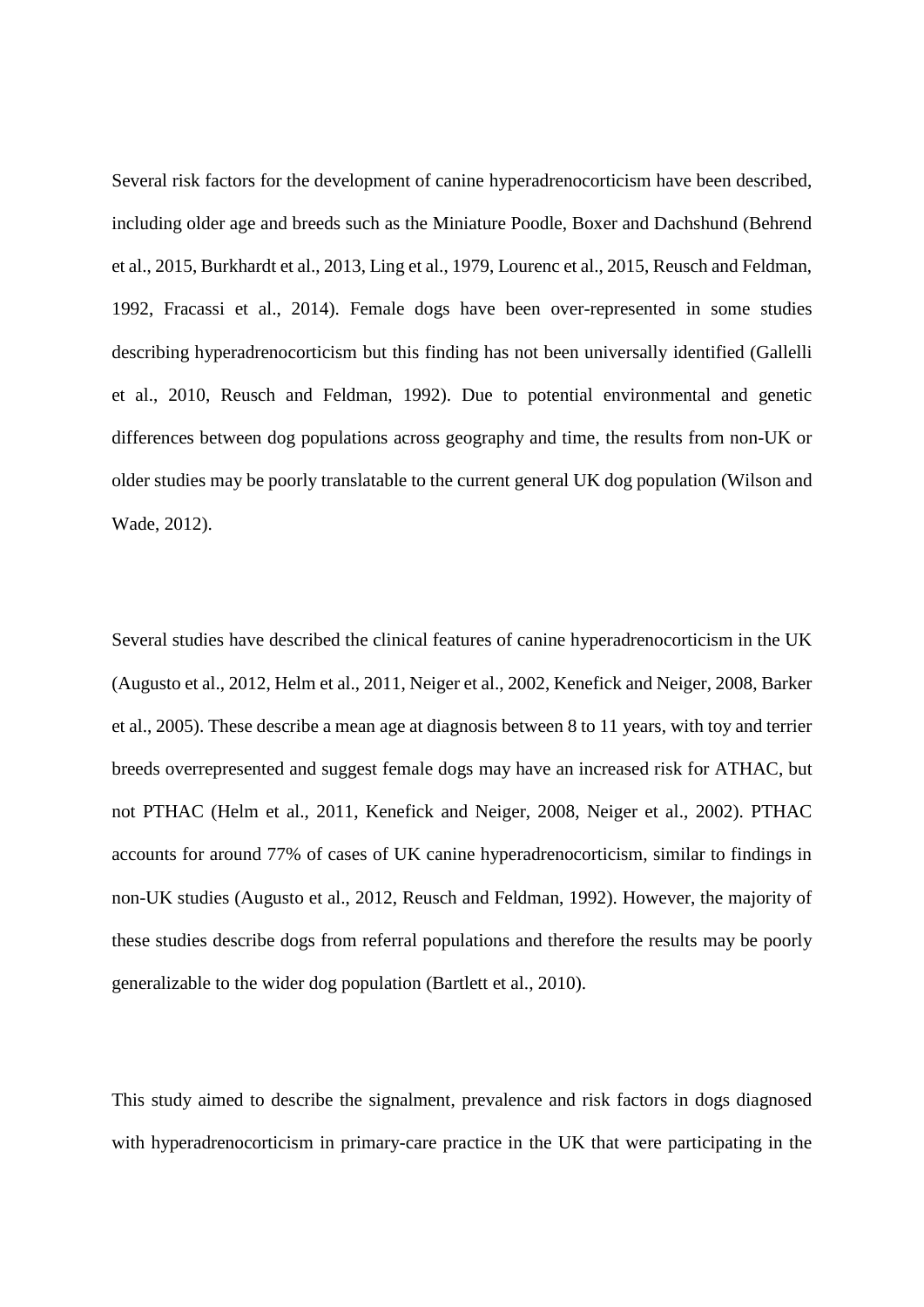VetCompass Programme from 2009-2014 and to describe diagnostic testing protocols and outcomes for these cases. A main focus of the study was to identify UK breeds at higher risk of diagnosis with hyperadrenocorticism. The study hypothesised that sex was not associated with risk of diagnosis with hyperadrenocorticism.

# *Materials and methods*

The VetCompass companion animal surveillance programme [\(VetCompass, 2015\)](#page-29-4) collates deidentified electronic patient record (EPR) data from primary-care veterinary practices in the UK for epidemiological research [\(O'Neill et al., 2014b\)](#page-28-5). Collaborating practices were selected by their willingness to participate and their recording of clinical data within an appropriately configured practice management system (PMS). Practitioners could record summary diagnosis terms from an embedded VeNom Code list [\(The VeNom Coding Group, 2015\)](#page-29-5) during episodes of care. Information collected related mainly to the owned dog population and included patient demographic (species, breed, date of birth, sex, neuter status, insurance status and bodyweight) and clinical information (free-form text clinical notes, summary diagnosis terms, treatment and deceased status with relevant dates) data fields. EPR data were extracted from PMSs using integrated clinical queries [\(O'Neill et al., 2014b\)](#page-28-5) and uploaded to a secure VetCompass structured query language (SQL) database.

A cross-sectional study design was used to estimate the prevalence and risk factors for hyperadrenocorticism. The sampling frame for the current study included all dogs with at least one EPR (clinical note, VeNom summary term, bodyweight or treatment) uploaded to the VetCompass database from September  $1<sup>st</sup>$ , 2009 to August  $31<sup>st</sup>$ , 2014. Sample size calculations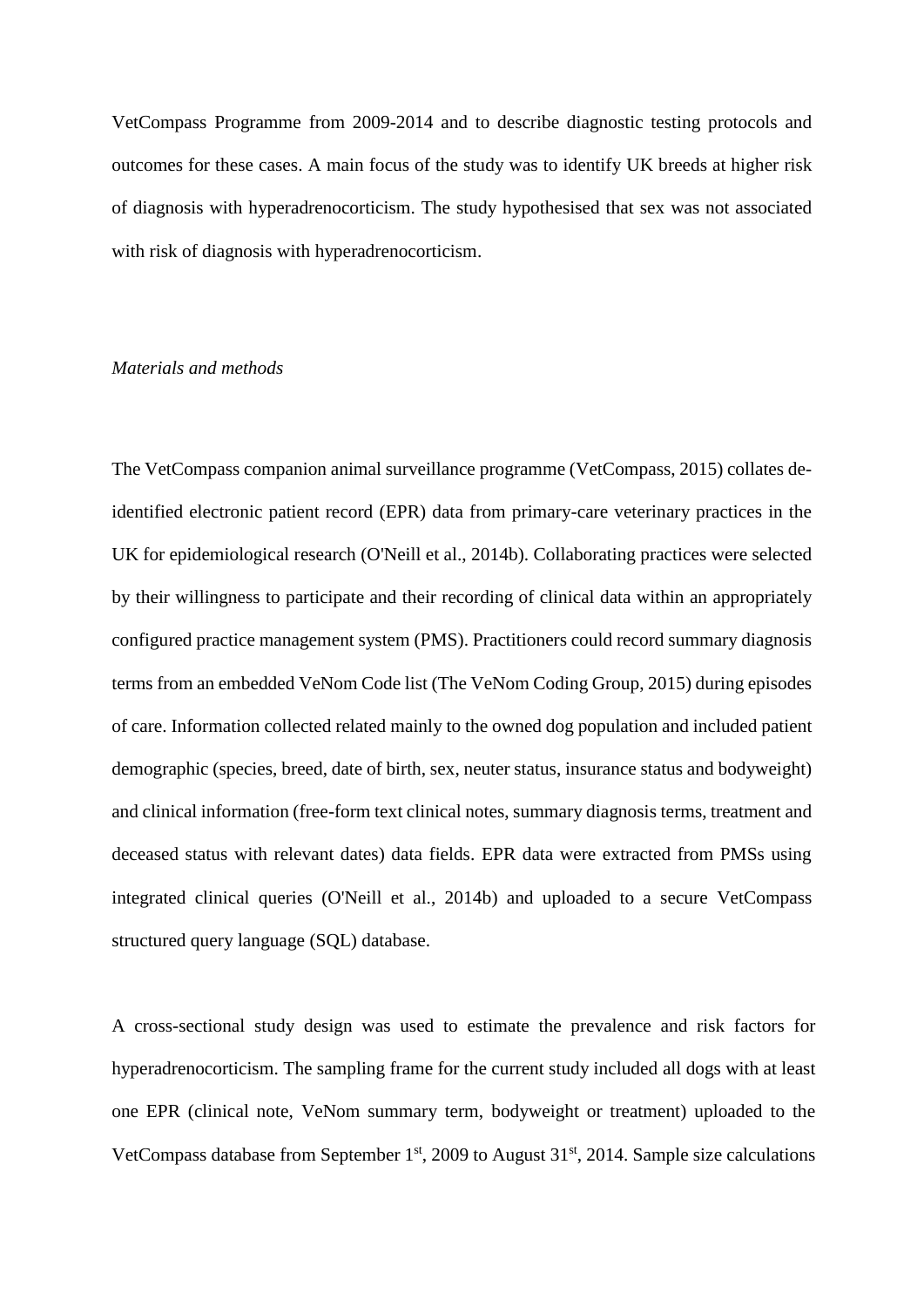estimated a cross-sectional study with 41,339 male and 41,339 female animals would have 80% power to detect sex as a risk factor with an odds ratio of 1.2 or greater (two-sided  $\alpha$ =0.05) having a 0.2% prevalence in the less-predisposed sex [\(Epi Info 7 CDC, 2015\)](#page-26-6). Ethics approval was granted by the RVC Ethics and Welfare Committee (reference number 2014/S45).

The hyperadrenocorticism case definition required the dog had a final diagnosis of hyperadrenocorticism (or synonym) recorded in the EPR. The case inclusion criteria relied on the clinical acumen of UK veterinary practitioners to make primary-care diagnoses and did not demand any specific diagnostic protocols for hyperadrenocorticism. This approach also enabled the study to report on the diagnostic protocols that were used across all diagnosed hyperadrenocorticism cases. A two-stage case-finding process was used. In stage one, all study dogs were screened to identify candidate hyperadrenocorticism cases by searching the clinical free-text field (search terms: PDH, ADH, hyperadren, cushing, adrenalec, adrenomeg)*,* the VeNom term field (search term: hyperadrenocorticism) and the treatment field (drug searches: vetoryl, Lysodren, DDD, Mitotane, Trilostane and deprenyl). In stage two, the full EPRs of a random subset of candidate hyperadrenocorticism cases were manually reviewed to decide on case inclusion. Randomisation used the *RAND* function in Microsoft Excel (Microsoft Office Excel 2007, Microsoft Corp.). Additional data were extracted on confirmed hyperadrenocorticism cases that described whether the case was pre-existing (first recorded prior to the study period) or incident (first recorded during the study period), the date of first diagnosis and the laboratory tests used during diagnosis (for incident cases only) and the date and mechanism of any deaths. All dogs that were not identified as candidate hyperadrenocorticism cases during the initial screening were included as non-cases for hyperadrenocorticism in the risk factor analysis.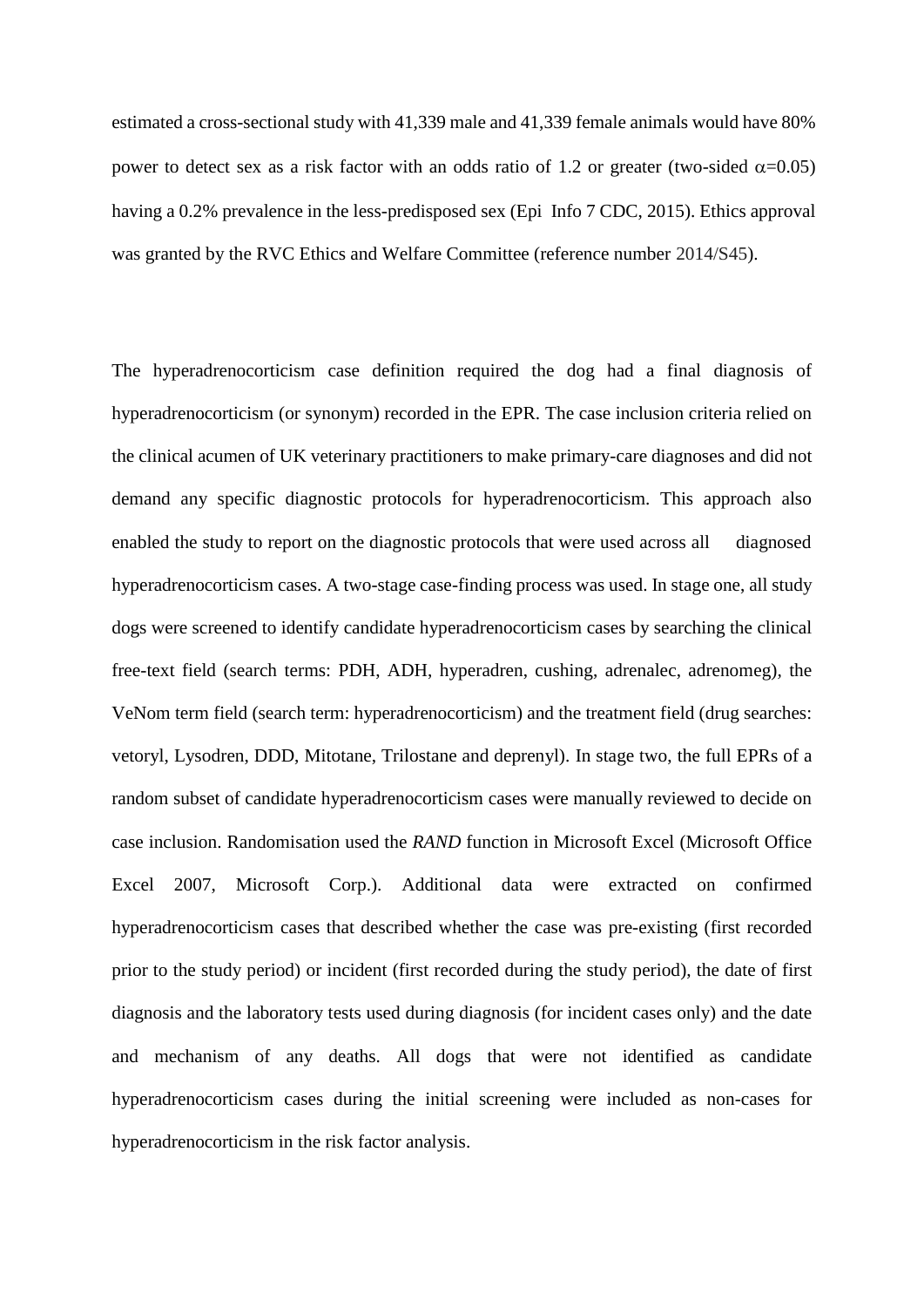A *purebred* variable grouped all dogs recorded as a recognisable breed [\(Irion et al., 2003\)](#page-27-6) as 'purebred' and all other dogs as 'crossbred'. A *breed* variable included 16 categories: the 12 most common breeds overall in the study, two other breeds with  $\geq 10$  incident hyperadrenocorticism cases, a grouping of all remaining breeds and a grouping of all crossbred dogs. A *KC breed group* variable classified breeds recognised by the Kennel Club (KC) into their relevant KC breed groups (Gundog, Hound, Pastoral, Terrier, Toy, Utility, Working) and all remaining dogs were classified as non-KC recognised. *Neuter* described the status of the dog (entire or neutered) as recorded at the final EPR. *Insurance* described whether a dog was insured at any point during the study period. The age value described the age at the date of first diagnosis for incident hyperadrenocorticism cases and was entered as unknown for pre-existing hyperadrenocorticism cases. For non-case dogs, the age described the age at the mid-point between the dates of the first and final EPRs recorded during the study period. All risk factors except age were included as 'fixed' for both the pre-existing and incident cases i.e. their exposure status was not affected by the date of first diagnosis of hyperadrenocorticism and therefore the risk factor analysis could be interpreted as comparing the odds of 'being a case'. On the other hand, by using the specific age value at the point that the incident cases became first diagnosed with hyperadrenocorticism, the risk factor results for the effect of age could be interpreted comparing the odds at each age group for 'becoming a case' [\(Robins and Hernán,](#page-29-6)  [2009\)](#page-29-6).

Age (years) was categorised into six groups (< 3.0, 3.0-5.9, 6.0-8.9, 9.0-11.9,  $\geq$  12.0, not recorded). *Actual bodyweight* described the maximum bodyweight recorded during the study period for dogs older than nine months and was categorised into six groups (0.0-9.9 kg, 10.0- 19.9 kg, 20.0-29.9 kg, 30.0-39.9 kg, ≥ 40.0 kg, not recorded). *Breed-relative bodyweight*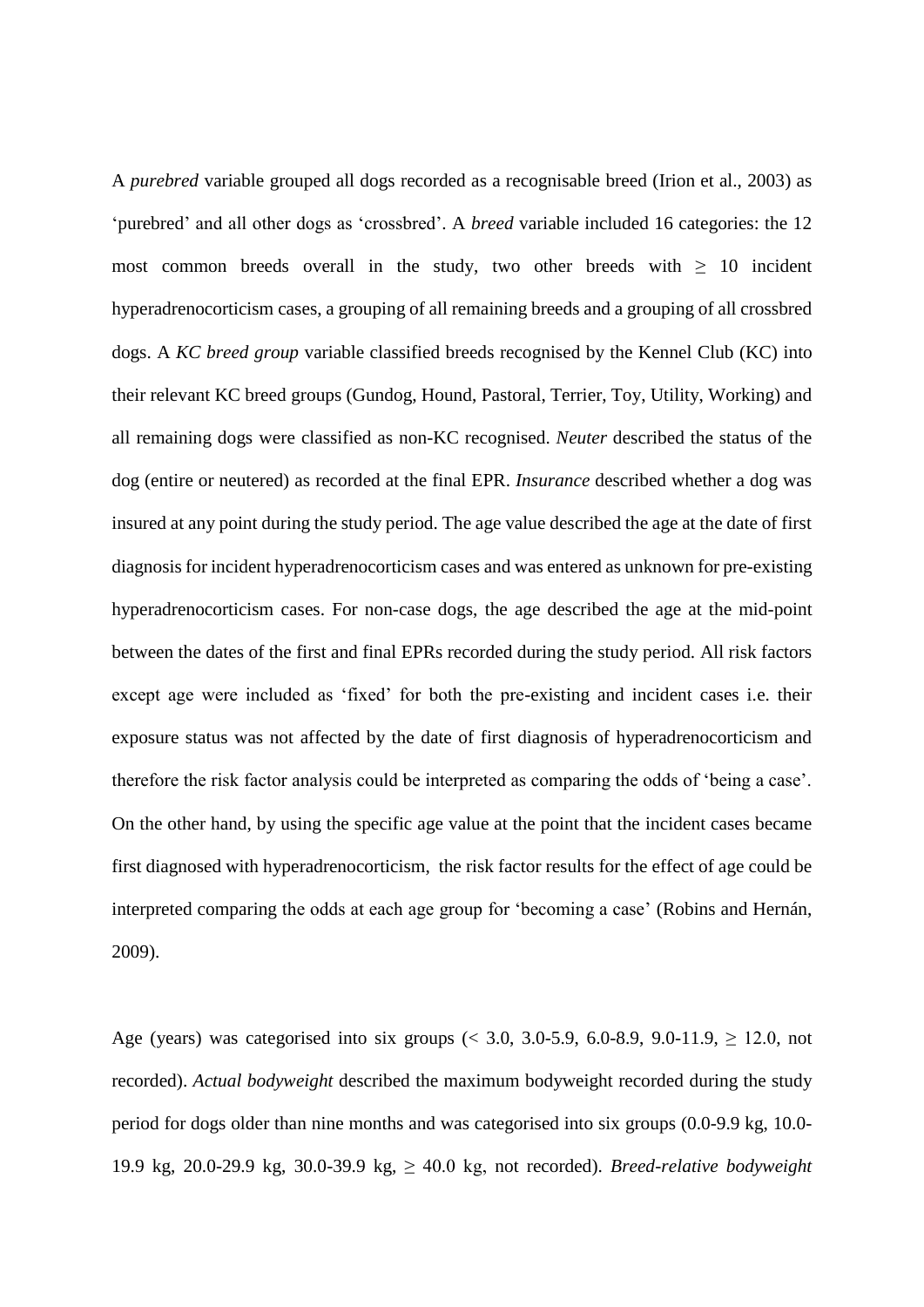characterised dogs with a recorded bodyweight when aged older than nine months as being either below or equal/above the mean adult bodyweight of its breed from the overall dataset. Dogs without a bodyweight value recorded when they were aged older than nine months were included as 'not recorded'. This variable allowed the effect of bodyweight variation within breeds to be assessed. The time contributed to the study for each dog described the period from the dates of the earliest to the latest EPR.

Data checking and cleaning was performed in Excel (Microsoft Office Excel 2007, Microsoft Corp.) and evaluated internal data consistency, missing values and outlier data. All analyses were conducted using Stata Version 13 (Stata Corporation). The period prevalence with 95% confidence intervals (CI) described the probability of dogs having hyperadrenocorticism at any time during the study period and included dogs that were first diagnosed with hyperadrenocorticism prior to the study period (pre-existing cases) as well as those diagnosed for the first time during the study period (incident cases). The CI estimates were derived from standard errors based on approximation to the normal distribution [\(Kirkwood and Sterne,](#page-28-6)  [2003\)](#page-28-6).

Because the sampling design involved manual verification of a subset of the candidate cases, the count of cases that would have been identified if the entire set of candidate cases had been manually verified was calculated by weighting the verified case numbers by the inverse of the proportion of candidate cases that was manually verified. The estimated total hyperadrenocorticism case count was used to estimate overall and breed prevalence values based on a denominator of all study dogs either overall or by breed respectively. The prevalence CI estimates were derived from standard errors, based on approximation to the normal distribution [\(Kirkwood and Sterne, 2003\)](#page-28-6). Descriptive statistics characterised the breed, sex,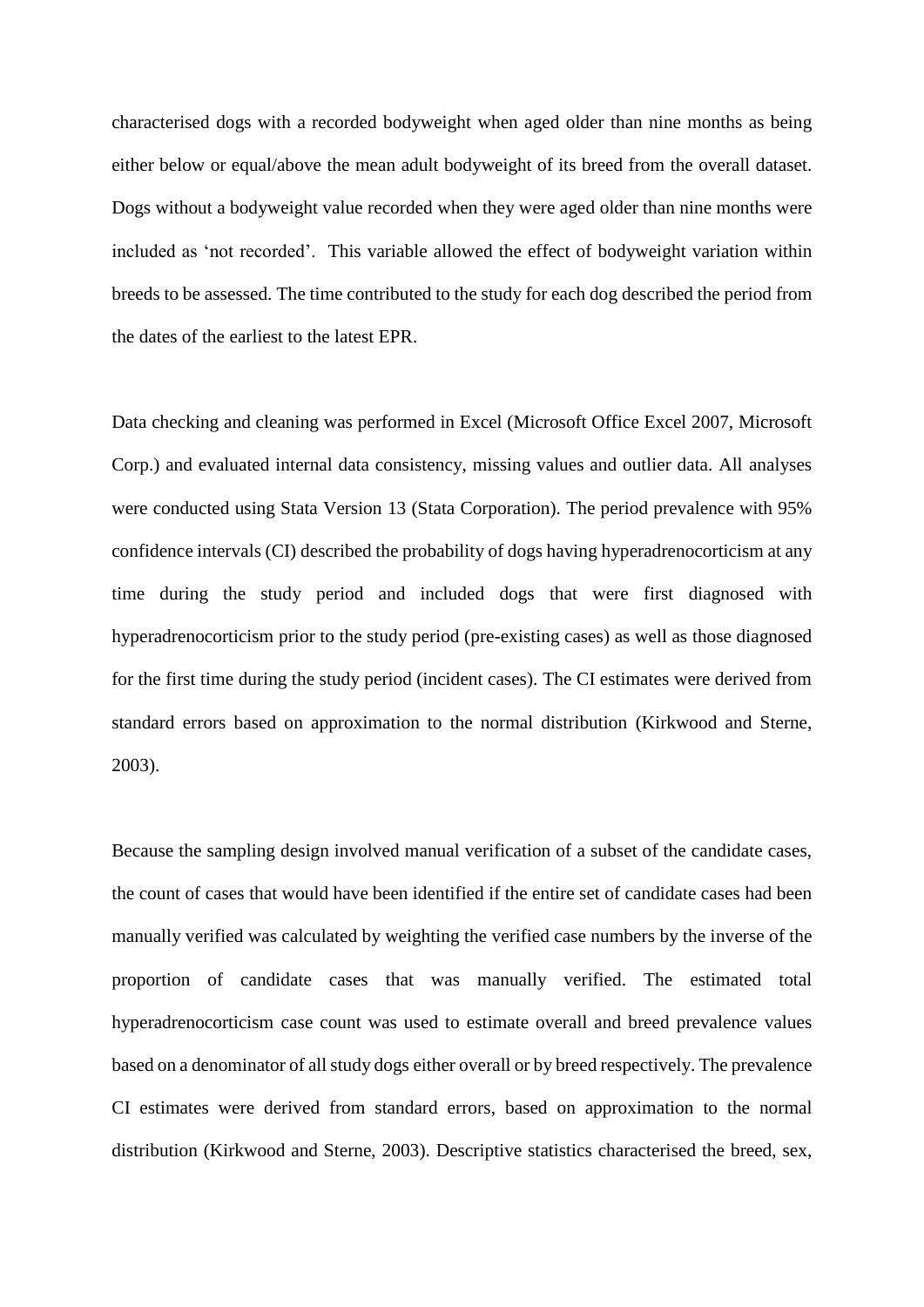neuter status, insurance status, age and bodyweight separately for the case and non-case dogs. Diagnostic tests used to support the hyperadrenocorticism diagnosis were reported for incident cases only. The chi-square test was used to compare categorical variables [\(Kirkwood and](#page-28-6)  [Sterne, 2003\)](#page-28-6).

Binary logistic regression modelling was used to evaluate univariable associations between risk factors (*purebred, breed, KC breed group, actual bodyweight, breed-relative bodyweight, age, sex, neuter* and *insurance*) and hyperadrenocorticism. Both pre-existing and incident hyperadrenocorticism cases were included in risk factor analysis. Because breed was a factor of primary interest for the study, *purebred* and *KC breed group* (collinear with breed) and *actual bodyweight* (a defining characteristic of individual breeds) were excluded from multivariable modelling but univariable analysis results were reported. Remaining risk factors with liberal associations in univariable modelling  $(P < 0.2)$  were taken forward for multivariable evaluation. Model development used manual backwards stepwise elimination. Clinic attended was evaluated as a random effect and pair-wise interaction effects were evaluated in the final model [\(Dohoo et al., 2009\)](#page-26-7). The area under the ROC curve was used to evaluate the quality of the model fit (non-random effect model) [\(Dohoo et al., 2009\)](#page-26-7). Statistical significance was set at  $P < 0.05$ .

#### *Results*

The overall dataset comprised 210,824 dogs attending 119 clinicsin England. There were 4,846 candidate hyperadrenocorticism cases identified. Manual checking of a random sample of 2,535 (52.3%) candidate cases identified 304 dogs that met the hyperadrenocorticism case definition. Many of the excluded animals included hyperadrenocorticism within differential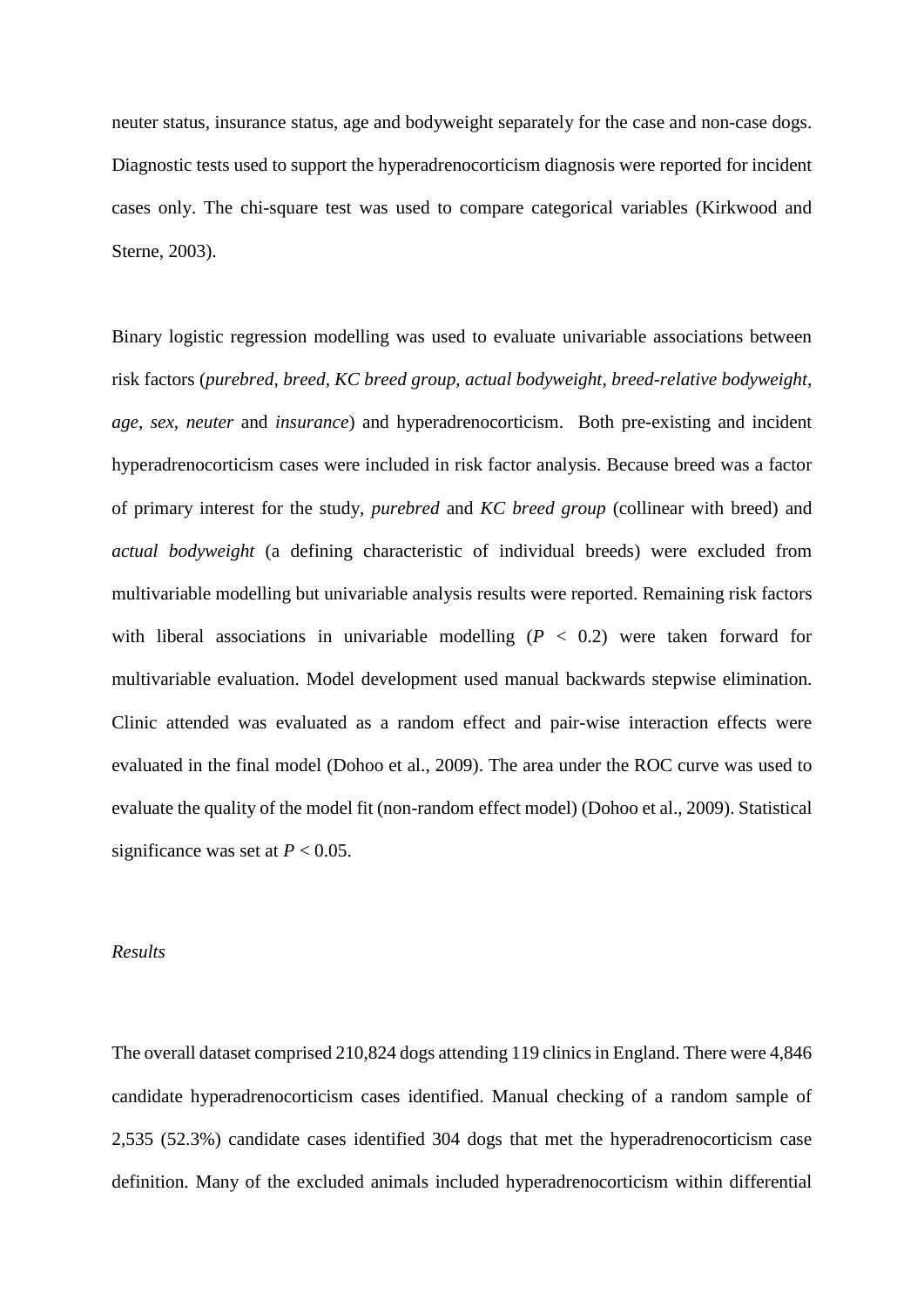diagnosis lists but the disorder was not later confirmed. Of the confirmed hyperadrenocorticism cases, 113 (37.2%) were pre-existing and 191 (62.8%) were incident cases. Following removal of the residual 4,542 candidate cases, there were 304 cases and 205,978 non-cases included in the descriptive and inferential statistics. The median time contributed to the study across all dogs in the study was 0.6 years (interquartile range [IQR]: 0.0-2.1 years, range 0.0-5.0 years).

After accounting for the effects of the subsampling protocol by weighting the verified case numbers by the inverse of the proportion of candidate cases that was manually verified as described in the methods section, the estimated prevalence for hyperadrenocorticism diagnosis in dogs was 0.28% (95% CI 0.25-0.30). The breed prevalence results indicated that the breeds with the highest hyperadrenocorticism prevalence were the Standard Dachshund (2.6%, 95%) CI 1.6-4.0) and Bichon Frise (1.6%, 95% CI 1.2-2.2) (Table 2).

Data completion varied between the variables assessed: breed 99.9%, sex 99.5%, neuter status 46.4%, insurance 65.7%, age 99.7% and bodyweight 65.4%. Of the hyperadrenocorticism dogs with complete information available (not including those animals with missing data), 241 (79.3) %) were purebred, 152 (50.0%) were female, 205 (86.1%) were neutered and 161 (53.0%) were insured. The median bodyweight was 12.5 (IQR: 9.1-22.0, range: 2.5-58.7) kg and the median age at diagnosis was 10.9 (IQR: 9.5-12.8, range: 2.4-18.0) years (Figure 1). The most common breeds diagnosed with hyperadrenocorticism were the Jack Russell Terrier ( $n = 29, 9.5\%$ ), Bichon Frise (n = 24, 7.9%), Yorkshire Terrier (n = 22, 7.2%), Staffordshire Bull Terrier (n = 17, 5.6%) and West Highland White Terrier ( $n = 13, 4.3$ %) (Table 1).

Of the non-case dogs with information available, 159,422 (77.4%) were purebred, 97,985 (47.8%) were female, 73,497 (78.0%) were neutered and 47,696 (40.3%) were insured. The median bodyweight was 17.8 (IQR: 9.2-28.7, range: 0.7-112.0) kg and the median age was 3.9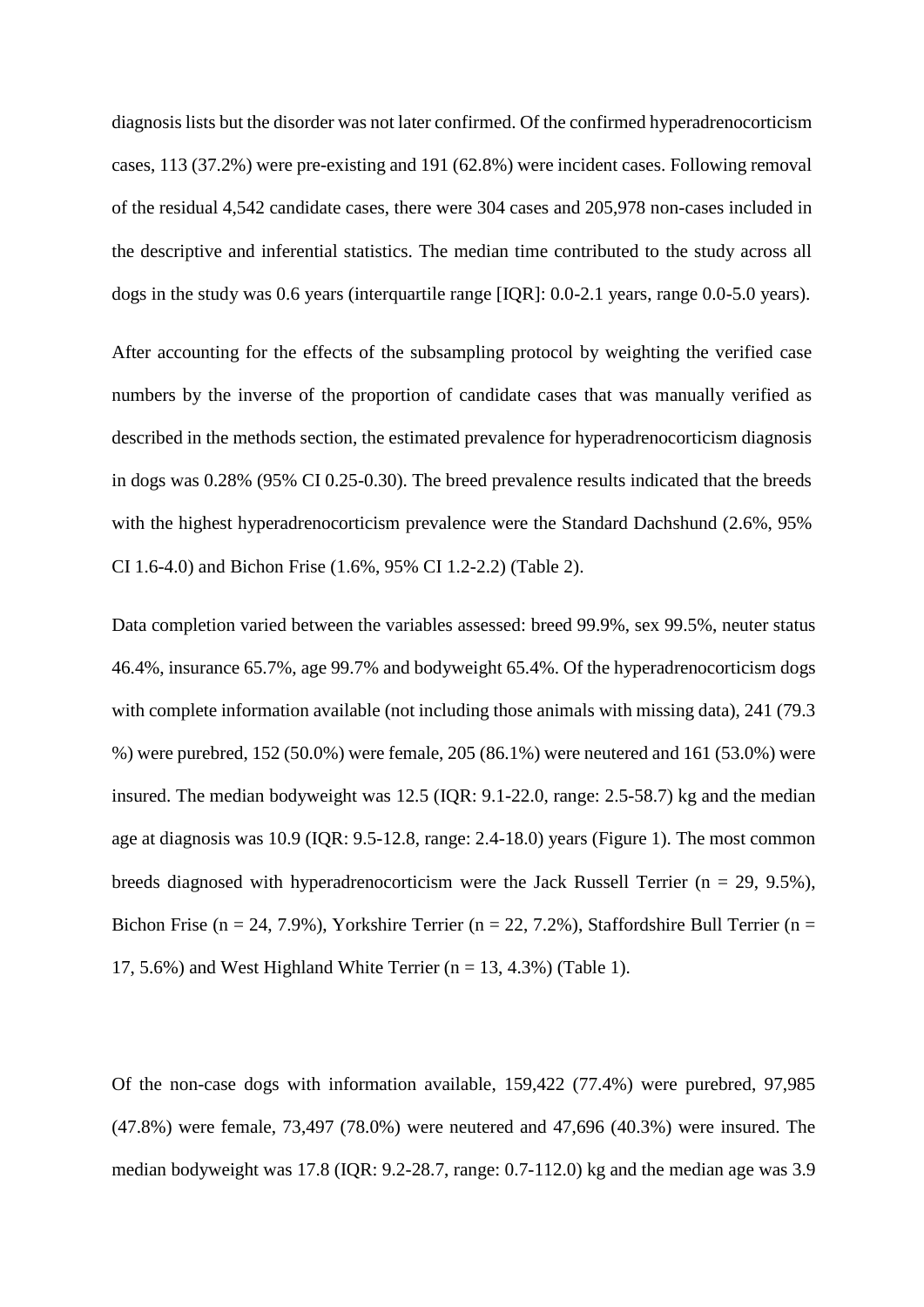(IQR: 1.3-8.0, range: 0.0-30.8) years (Figure 1). The most common breeds among nonhyperadrenocorticism dogs were the Labrador Retriever (n= 17,406, 8.5%), Staffordshire Bull Terrier (n = 16,473, 8.0%), Jack Russell Terrier (n = 13,198, 6.4%) and Cocker Spaniel (n = 7,507, 3.6%) (Table 1). Among the overall study dogs, purebred dogs had a higher probability of being insured than crossbred dogs (41.9% versus 37.4% respectively, *P* < 0.001).



**Figure 1. Ages at the mid-point between the dates of the first and final clinical records during the study period for dogs without a diagnosis of hyperadrenocorticism (n = 209,991) and at the date of first diagnosis for dogs with a diagnosis of hyperadrenocorticism (n = 191) attending primary-care veterinary practices in England.**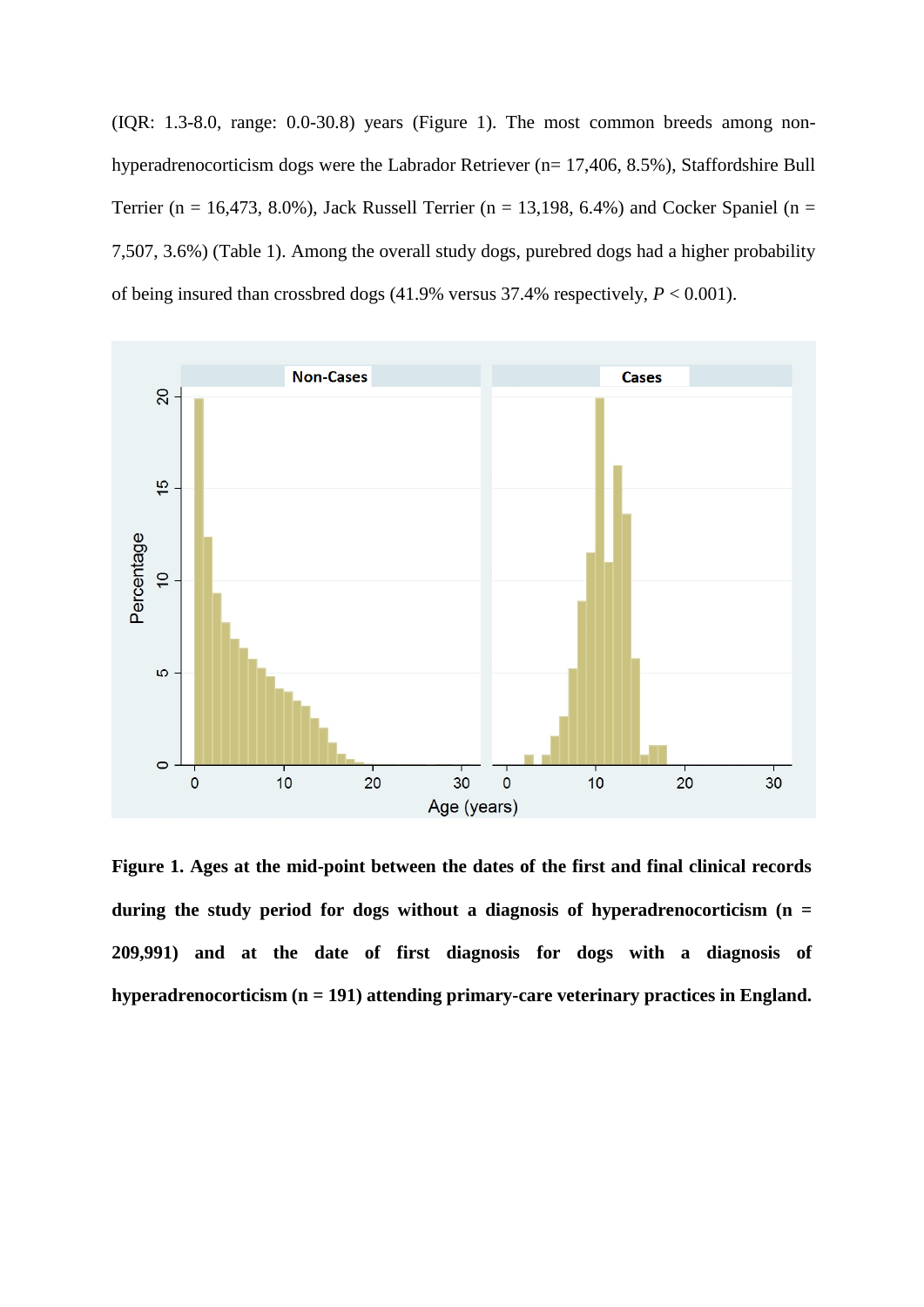| Table 1: Descriptive and univariable logistic regression results for risk factors associated |  |  |  |  |  |  |  |
|----------------------------------------------------------------------------------------------|--|--|--|--|--|--|--|
| with hyperadrenocorticism in dogs attending primary-care veterinary practices in             |  |  |  |  |  |  |  |
| England. Data on both pre-existing and incident HAC cases were included.                     |  |  |  |  |  |  |  |

| Variable                                | Category                                       | Case No.<br>(% ) | Non-case No.<br>$(\% )$ | Odds<br>ratio | 95%<br><b>CI</b> | $P$ -value |
|-----------------------------------------|------------------------------------------------|------------------|-------------------------|---------------|------------------|------------|
| Purebred<br>status                      | Crossbred                                      | 63(20.7)         | 46,425 (22.6)           | <b>Base</b>   |                  |            |
|                                         | Purebred                                       | 241 (79.3)       | 159,422<br>(77.4)       | 1.1           | $0.8 - 1.5$      | 0.446      |
| <b>Breed</b>                            | Crossbred                                      | 63(20.7)         | 46,425 (22.5)           | Base          |                  |            |
|                                         | <b>Bichon Frise</b>                            | 24(7.9)          | 2,681(1.3)              | 6.6           | $4.1 -$<br>10.6  | < 0.001    |
|                                         | <b>Standard</b><br>Dachshund                   | 10(3.3)          | 702(0.3)                | 10.5          | $5.4 -$<br>20.5  | < 0.001    |
|                                         | Shih-tzu                                       | 8(2.6)           | 4,051(2.0)              | 1.5           | $0.7 - 3.0$      | 0.318      |
|                                         | <b>Yorkshire Terrier</b>                       | 22(7.2)          | 6,714(3.3)              | 2.4           | $1.5 - 3.9$      | < 0.001    |
|                                         | <b>Jack Russell</b><br>Terrier                 | 29(9.5)          | 13,198(6.4)             | 1.6           | $1.0 - 2.5$      | 0.032      |
|                                         | Chihuahua                                      | 2(0.7)           | 4,589(2.2)              | 0.3           | $0.1 - 1.3$      | 0.114      |
|                                         | West Highland<br><b>White Terrier</b>          | 13(4.3)          | 5,019(2.4)              | 1.9           | $1.0 - 3.5$      | 0.034      |
|                                         | Other breeds                                   | 86 (28.3)        | 60,440 (29.3)           | 1.0           | $0.8 - 1.5$      | 0.775      |
|                                         | <b>Staffordshire Bull</b><br>Terrier           | 17(5.6)          | 16,473(8.0)             | 0.8           | $0.4 - 1.3$      | 0.317      |
|                                         | Cocker Spaniel                                 | 7(2.3)           | 7,507(3.6)              | 0.7           | $0.3 - 1.5$      | 0.347      |
|                                         | <b>Cavalier King</b><br><b>Charles Spaniel</b> | 5(1.6)           | 4,355(2.1)              | 0.8           | $0.3 - 2.1$      | 0.719      |
|                                         | German Shepherd<br>Dog                         | 3(1.0)           | 7,025(3.4)              | 0.3           | $0.1 - 1.0$      | 0.050      |
|                                         | <b>Labrador Retriever</b>                      | 11(3.6)          | 17,406(8.5)             | 0.5           | $0.2 - 0.9$      | 0.019      |
|                                         | <b>English Springer</b><br>Spaniel             | 3(1.0)           | 4,035(2.0)              | 0.5           | $0.2 - 1.7$      | 0.309      |
|                                         | <b>Border Collie</b>                           | 1(0.3)           | 5,358(2.6)              | 0.1           | $0.0 - 1.0$      | 0.049      |
| Kennel<br>Club<br><b>Breed</b><br>Group | Working                                        | 8(2.6)           | 11,278(5.5)             | 0.5           | $0.2 - 1.0$      | 0.047      |
|                                         | Hound                                          | 25(8.2)          | 9,083(4.4)              | 1.9           | $1.2 - 2.9$      | 0.006      |
|                                         | <b>Toy</b>                                     | 56 (18.4)        | 24,839 (12.1)           | 1.5           | $1.1 - 2.1$      | 0.013      |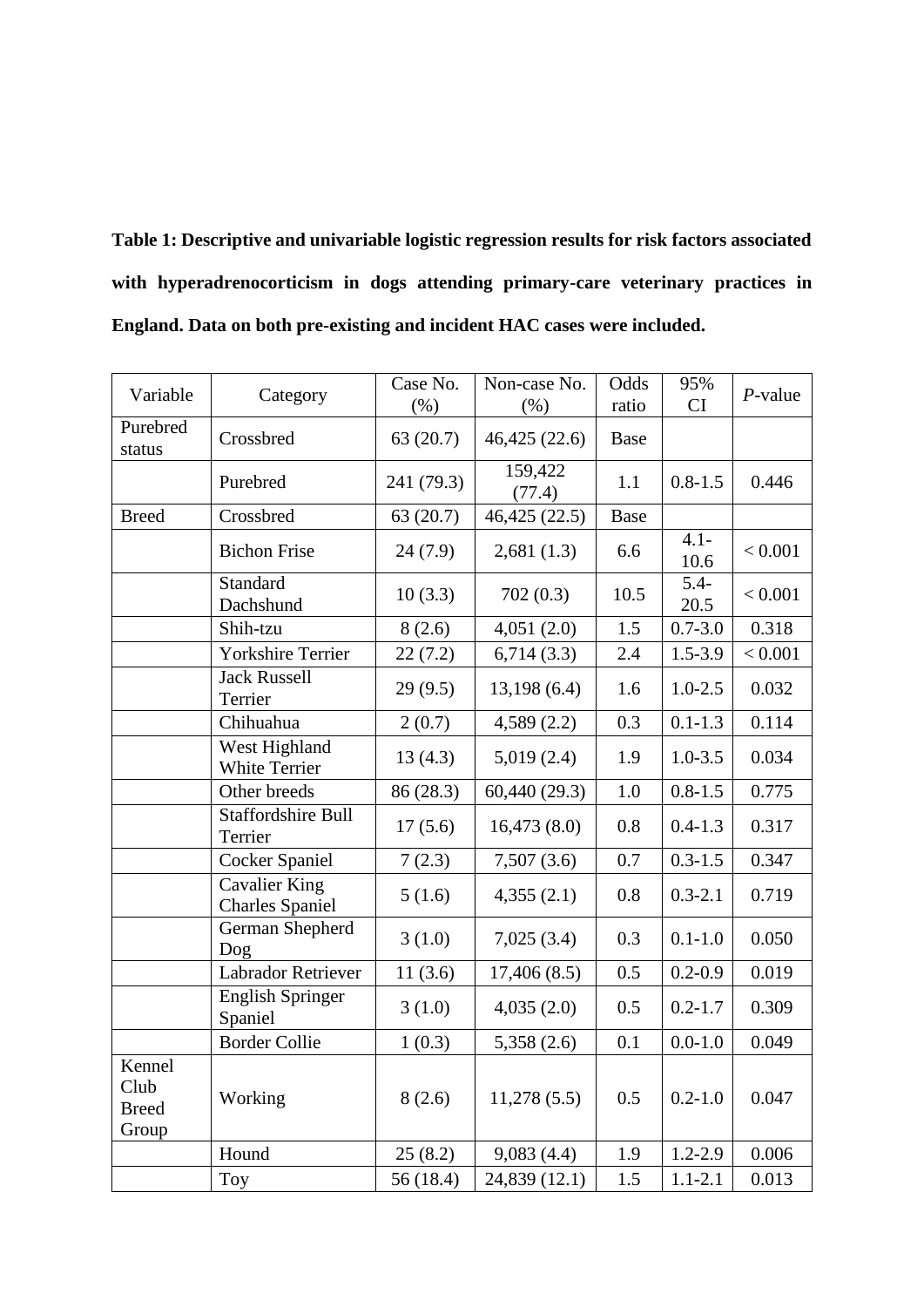|                                      | Terrier              | 55(18.1)   | 28,621 (13.9)      | 1.3         | $0.9 - 1.8$        | 0.124   |
|--------------------------------------|----------------------|------------|--------------------|-------------|--------------------|---------|
|                                      | Utility              | 30(9.9)    | 16,894(8.2)        | 1.2         | $0.8 - 1.8$        | 0.383   |
|                                      | Pastoral             | 12(4.0)    | 15,291(7.4)        | 0.5         | $0.3 - 1.0$        | 0.039   |
|                                      | Gundog               | 26(8.6)    | 37,590 (18.3)      | 0.5         | $0.3 - 0.7$        | 0.001   |
|                                      | Not KC-recognised    | 92(30.3)   | 62,251(30.2)       | Base        |                    |         |
| Actual<br>bodyweig<br>ht (kg)        | < 10.0               | 105(34.5)  | 38,139 (18.5)      | 3.0         | $1.5 - 5.9$        | 0.002   |
|                                      | 10.0-19.9            | 101(33.2)  | 35,270 (17.1)      | 3.1         | $1.6 - 6.2$        | 0.001   |
|                                      | 20.0-20.9            | 53 (17.4)  | 29,711 (14.4)      | 1.9         | $1.0 - 3.9$        | 0.067   |
|                                      | 30.0-30.9            | 27(8.9)    | 20,485 (10.0)      | 1.4         | $0.7 - 3.0$        | 0.351   |
|                                      | $\geq 40.0$          | 9(3.0)     | 9,779(4.8)         | Base        |                    |         |
|                                      | Not recorded         | 9(3.0)     | 72,594 (35.2)      | 0.1         | $0.1 - 0.3$        | < 0.001 |
| Breed-<br>relative<br>bodyweig<br>ht | < Breed Average      | 116 (38.2) | 73,888 (35.9)      | Base        |                    |         |
|                                      | $\geq$ Breed Average | 179 (58.9) | 59,496 (28.9)      | 1.9         | $1.5 - 2.4$        | < 0.001 |
|                                      | Not recorded         | 9(3.0)     | 72,594 (35.2)      | 0.1         | $0.0 - 0.2$        | < 0.001 |
| $Age*$<br>(years)                    | < 3.0                | 1(0.3)     | 86,930 (42.2)      | 0.0         | $0.0 - 0.1$        | < 0.001 |
|                                      | $3.0 - 5.9$          | 4(1.3)     | 43,278 (21.0)      | 0.1         | $0.0 - 0.3$        | < 0.001 |
|                                      | $6.0 - 8.9$          | 32(10.5)   | 32,152 (15.6)      | <b>Base</b> |                    |         |
|                                      | $9.0 - 11.9$         | 81 (26.6)  | 23,169 (11.2)      | 3.5         | $2.3 - 5.3$        | < 0.001 |
|                                      | $\geq$ 12.0          | 73 (24.0)  | 19,922(9.7)        | 3.7         | $2.4 - 5.6$        | < 0.001 |
|                                      | Not recorded         | 113 (37.2) | 527(0.3)           | 215.4       | $144.1 -$<br>322.0 | < 0.001 |
| Sex                                  | Female               | 152(50.0)  | 97,985 (47.8)      | Base        |                    |         |
|                                      | Male                 | 152(50.0)  | 106,999<br>(52.2)  | 0.9         | $0.7 - 1.1$        | 0.443   |
| Neuter                               | Entire               | 33(10.9)   | 20,736 (10.1)      | Base        |                    |         |
|                                      | Neutered             | 205(67.4)  | 73,497 (35.7)      | 1.8         | $1.2 - 2.5$        | 0.003   |
|                                      | Not recorded         | 66 (21.7)  | 111,745<br>(54.32) | 0.4         | $0.2 - 0.6$        | < 0.001 |
| Insurance                            | Non-insured          | 87 (28.6)  | 70,696 (34.3)      | <b>Base</b> |                    |         |
|                                      | Insured              | 161 (53.0) | 47,696 (23.2)      | 2.7         | $2.1 - 3.6$        | < 0.001 |
|                                      | Not recorded         | 56 (18.4)  | 87,586 (42.5)      | 0.5         | $0.4 - 0.7$        | < 0.001 |

\*incident cases: age at diagnosis, pre-existing cases: no age included, non-cases: age at midpoint of clinical

records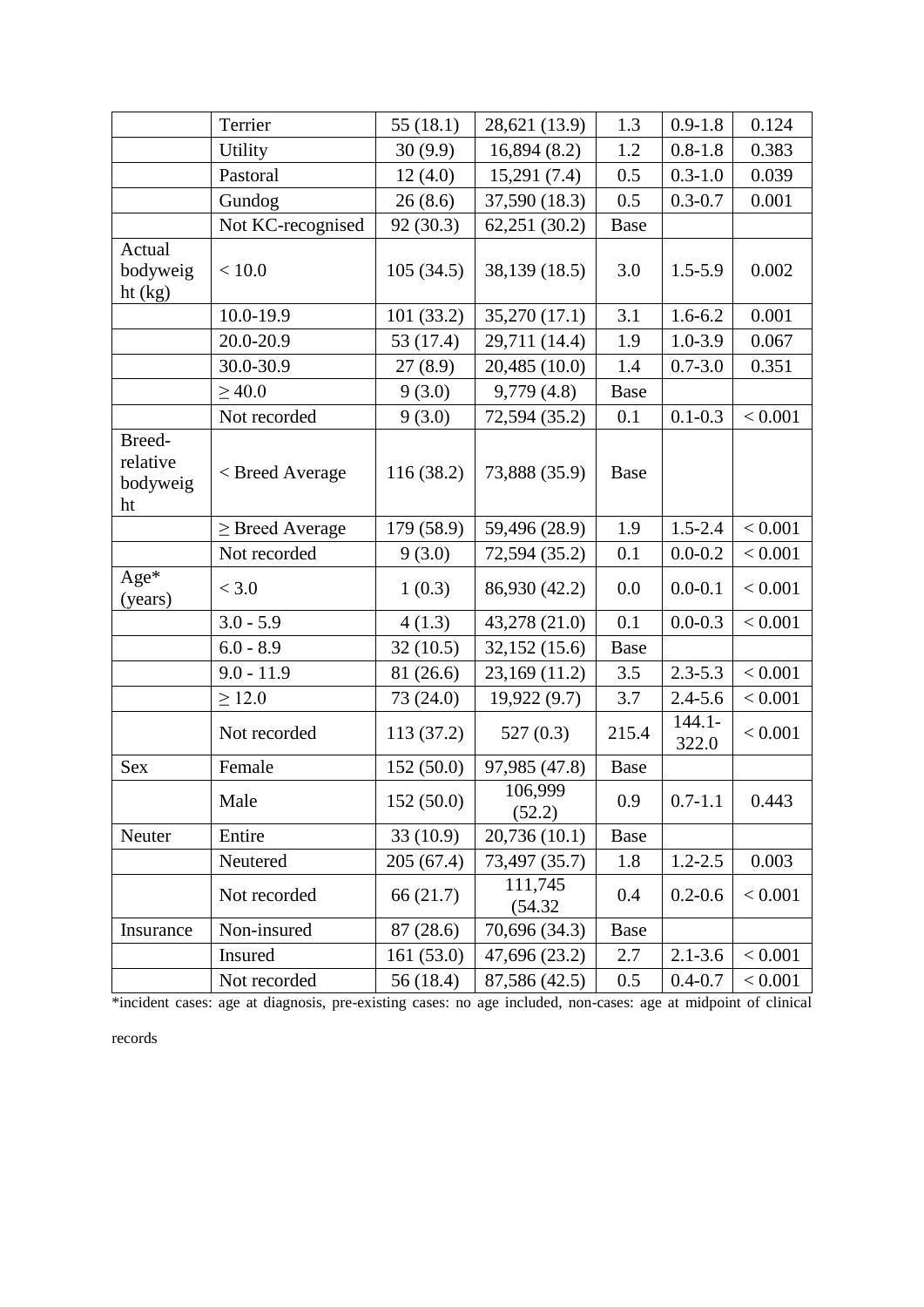**Table 2: Estimated prevalence of hyperadrenocorticism in common dog breeds attending primary-care veterinary practices in England. The case counts from a 37.2% sample of dogs were used to estimate the total case count for each breed.**

| <b>Breed</b>                            | No.<br>verified<br>cases | Total no. cases<br>(estimated) | Total in study | Prevalence<br>$\%$ | 95%<br><b>CI</b> |
|-----------------------------------------|--------------------------|--------------------------------|----------------|--------------------|------------------|
| Crossbred                               | 63                       | 120                            | 47300          | 0.25               | $0.2 - 0.3$      |
| <b>Bichon Frise</b>                     | 24                       | 46                             | 2839           | 1.62               | $1.2 - 2.2$      |
| <b>Standard Dachshund</b>               | 10                       | 19                             | 737            | 2.58               | $1.6 - 4.0$      |
| Shih-tzu                                | 8                        | 15                             | 4151           | 0.36               | $0.2 - 0.6$      |
| <b>Yorkshire Terrier</b>                | 22                       | 42                             | 6980           | 0.6                | $0.4 - 0.8$      |
| <b>Jack Russell Terrier</b>             | 29                       | 55                             | 13520          | 0.41               | $0.3 - 0.5$      |
| Chihuahua                               | $\overline{2}$           | 4                              | 4619           | 0.09               | $0.0 - 0.2$      |
| West Highland White<br>Terrier          | 13                       | 25                             | 5275           | 0.47               | $0.3 - 0.7$      |
| Staffordshire<br>Bull<br>Terrier        | 17                       | 32                             | 16746          | 0.19               | $0.1 - 0.3$      |
| Cocker Spaniel                          | 7                        | 13                             | 7699           | 0.17               | $0.1 - 0.3$      |
| <b>Cavalier King Charles</b><br>Spaniel | 5                        | 10                             | 4461           | 0.22               | $0.1 - 0.4$      |
| German Shepherd Dog                     | 3                        | 6                              | 7112           | 0.08               | $0.0 - 0.2$      |
| <b>Labrador Retriever</b>               | 11                       | 21                             | 17770          | 0.12               | $0.1 - 0.2$      |
| English<br>Springer<br>Spaniel          | 3                        | 6                              | 4131           | 0.15               | $0.1 - 0.3$      |
| <b>Border Collie</b>                    | 1                        | $\overline{2}$                 | 5453           | 0.04               | $0.0 - 0.1$      |

During the protocols used to diagnose the 191 incident hyperadrenocorticism cases, the following diagnostic tests were utilised: ACTH (adrenocorticotrophic hormone) stimulation test 182 (95.3%), urine cortisol-creatinine ratio 53 (27.8%), low dose dexamethasone suppression test (LDDST) 63 (33.0%), high dose dexamethasone suppression test (HDDST) 4 (2.1%), endogenous ACTH assay 8 (4.2%), adrenal ultrasonography 50 (26.2%) and magnetic resonance imaging 2 (1.1%). While differentiation between PTHAC and ATHAC is an important aspect of hyperadrenocorticism diagnosis, this distinction was infrequently recorded in the EPRs of the current study [\(Behrend et al., 2013\)](#page-26-8).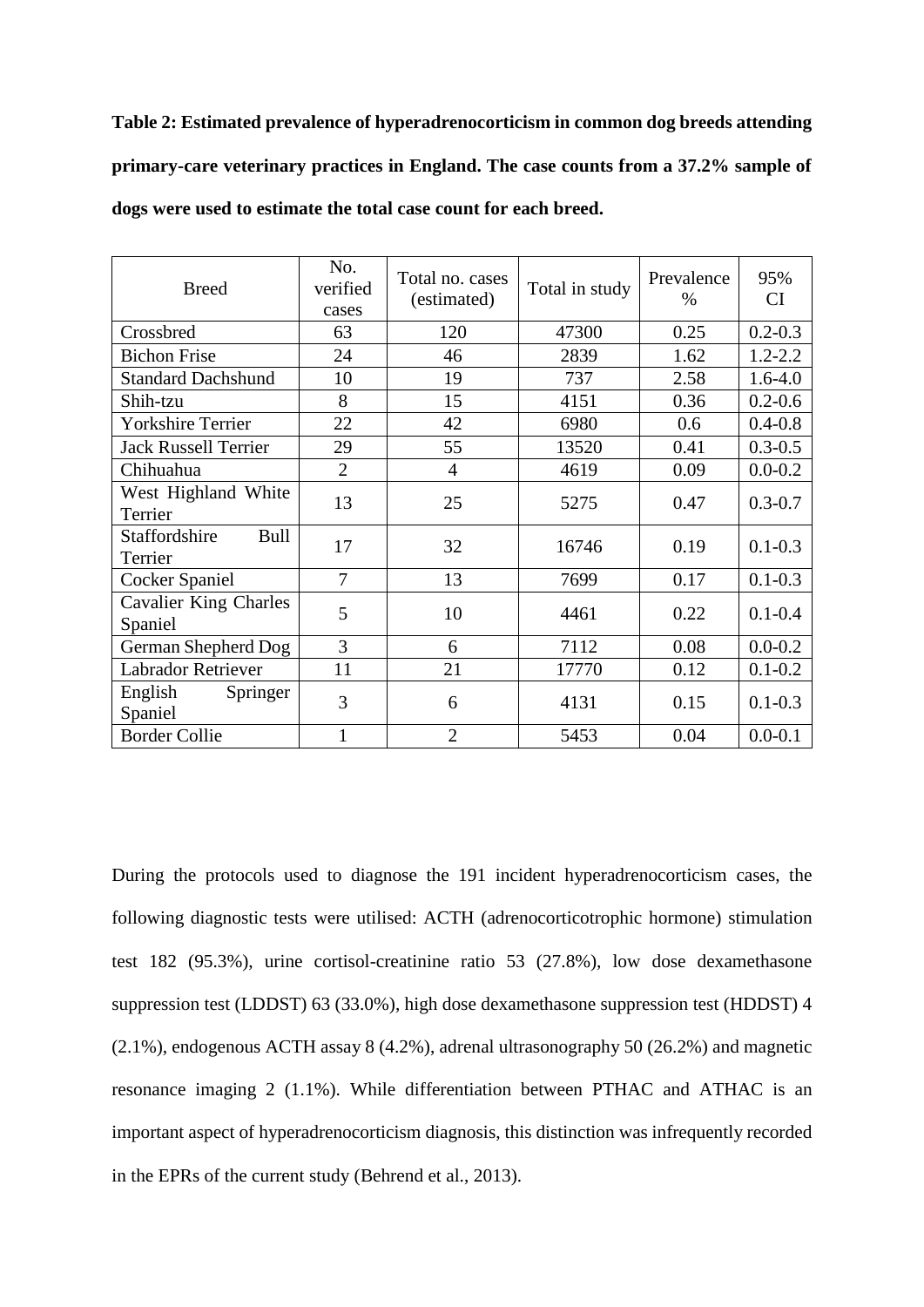During the study period, 127 (41.8%) of the 304 dogs with hyperadrenocorticism died from any cause. These deaths were at a median age of 12.7 years (interquartile range 10.9-14.2, range 5.8-17.6). From 119 deceased dogs with information available, 105 (88.2%) of the deaths involved euthanasia. Of the incident cases, 77/191 (40.3%) died during the study period. No significant differences were identified between purebred and crossbred dogs ( $P = 0.637$ ) or between the individual breed assessed  $(P = 0.293)$  for the probability of incident cases dying during the study. However, male incident cases (48/100, 48.0% died) were more likely to die during the study period ( $P = 0.023$ ) than females (29/91, 31.9%).

Univariable logistic regression modelling identified seven variables with liberally significant (*P* < 0.20) association with hyperadrenocorticism diagnosis: *breed, KC breed group, actual bodyweight, breed-relative bodyweight, age, neuter* and *insurance* (Table 1). As explained above, *purebred, KC breed group* and *actual bodyweight* were not considered for multivariable modelling. Based on the results of univariable analysis, no significant difference was detected between purebred compared with crossbred dogs in their odds of hyperadrenocorticism (odds ratio [OR] 1.1, 95% CI 0.8-1.5, *P* = 0.446). Among the KC breed groups, Hounds (OR 1.9, 95% CI 1.2-2.9, *P* = 0.006) and Toys (OR 1.5, 95% CI 1.1-2.1, *P* = 0.013) showed higher odds of hyperadrenocorticism than KC non-recognised dogs, while Gundogs (OR 0.5, 95% CI 0.3- 0.7, *P* = 0.001), Pastorals (OR 0.5, 95% CI 0.3-1.0, *P* = 0.039) and Working dogs (OR 0.5, 95% CI 0.2-1.0,  $P = 0.047$ ) had reduced odds of hyperadrenocorticism. Dogs of actual bodyweight  $<$  10.0 kg had 3.0 times the odds (95% CI 1.5-5.9,  $P = 0.002$ ) and those of bodyweight from 10.0-19.9 kg had 3.1 times the odds of hyperadrenocorticism (95% CI 1.6- 6.2,  $P = 0.001$ ) compared with dogs weighing  $\geq 40.0$  kg.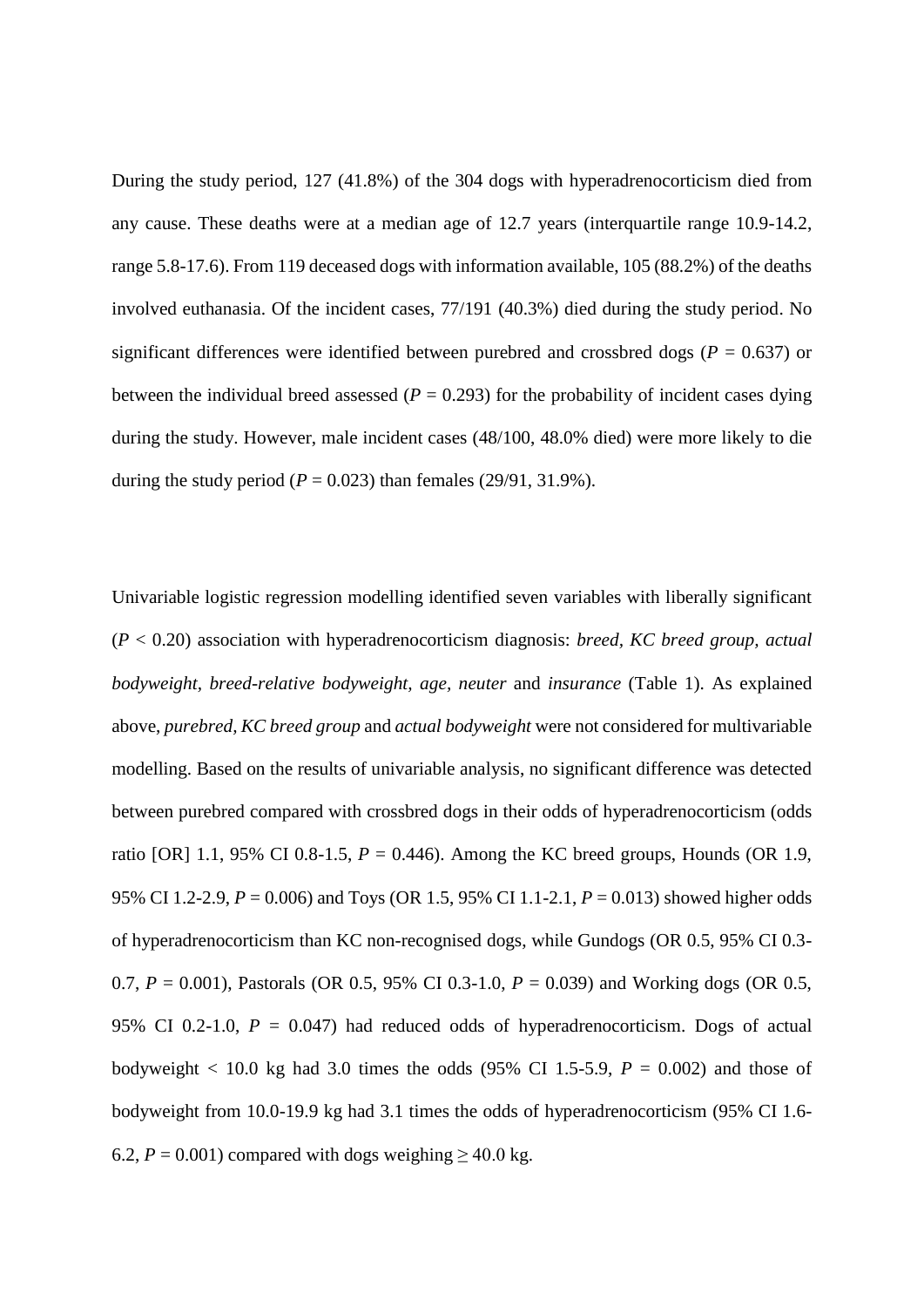Following evaluation using multivariable logistic regression, the final model comprised four risk factors: *breed, breed-relative bodyweight, age* and *insurance*. No biologically significant interactions were identified. The final model was improved by inclusion of the clinic attended as a random effect and these results are reported  $(P < 0.001$ , rho = 0.094 indicating that the clinic attended accounted for 9.4% of variation). The final non-clustered model showed good discrimination (area under the ROC curve: 0.949). After accounting for the effects of the other variables evaluated, the Bichon Frise showed strong evidence of higher odds of hyperadrenocorticism compared with crossbred dogs (OR: 6.5, 95% CI 3.5-12.1, *P* < 0.001) while the Standard Dachshund (OR: 3.4, 95% CI 0.9-13.3,  $P = 0.083$ ) and Yorkshire Terrier (OR: 1.8, 95% CI 1.0-3.4,  $P = 0.055$ ) showed some evidence of increased odds. The Border Collie (OR: 0.1, 95% CI 0.0-0.9, *P* = 0.038) and Labrador Retriever (OR: 0.3, 95% CI 0.1-0.7,  $P = 0.003$ ) showed decreased odds of hyperadrenocorticism compared with crossbred dogs. Dogs with bodyweight equal to or higher than their breed mean had a 1.7 times odds of diagnosis compared with dogs weighing below their breed mean (95% CI 1.3-2.3, *P* < 0.001). Increasing age was associated with increasing odds of hyperadrenocorticism; dogs aged 9.0- 11.9 years showed 3.9 (95% CI 2.6-6.0,  $P < 0.001$ ) times the odds and dogs aged  $> 12.0$  years showed 5.7 (95% CI 3.7-8.7, *P* < 0.001) times the odds of diagnosis with hyperadrenocorticism compared with dogs aged 6.0-8.9 years. Insured dogs had 4.0 times the odds of diagnosis with hyperadrenocorticism compared with non-insured dogs (95% CI 2.8-5.6, *P* < 0.001) (Table 3).

**Table 3: Final mixed-effects multivariable logistic regression model for risk factors associated with diagnosis of hyperadrenocorticism in dogs attending primary-care veterinary practices in England (n = 206,282).**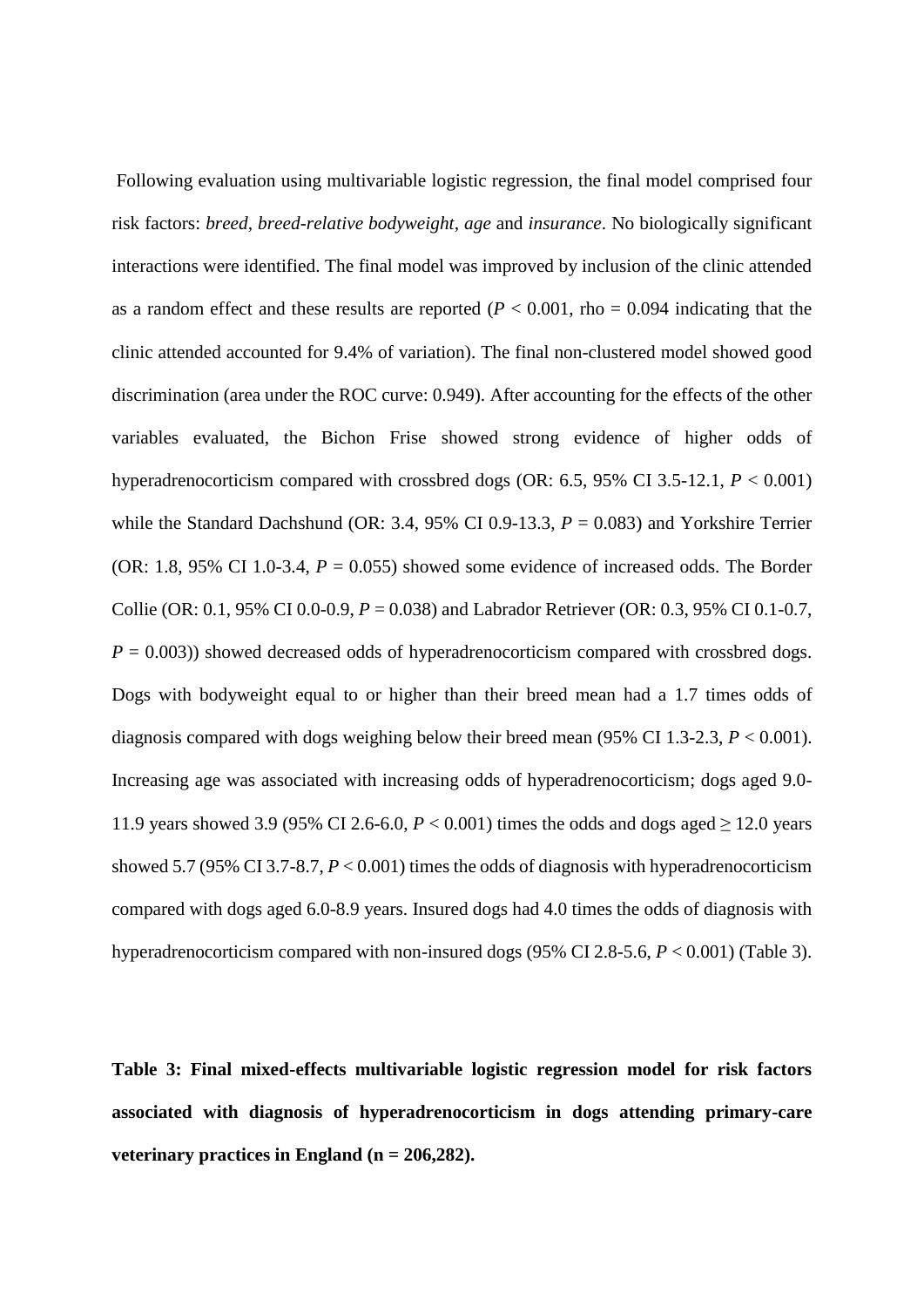| <b>Variable</b>              | Category                                | <b>Odds</b><br><b>Ratio</b> | 95% CI               | $P -$<br><b>Value</b> |
|------------------------------|-----------------------------------------|-----------------------------|----------------------|-----------------------|
| <b>Breed</b>                 | Crossbred                               | <b>Base</b>                 |                      |                       |
|                              | <b>Bichon Frise</b>                     | 6.5                         | $3.5 - 12.1$         | < 0.001               |
|                              | <b>Standard Dachshund</b>               | 3.4                         | $0.9 - 13.3$         | 0.083                 |
|                              | Shih-tzu                                | 1.8                         | $0.7 - 4.6$          | 0.197                 |
|                              | <b>Yorkshire Terrier</b>                | 1.8                         | $1.0 - 3.4$          | 0.055                 |
|                              | <b>Jack Russell Terrier</b>             | 1.5                         | $0.9 - 2.6$          | 0.128                 |
|                              | Chihuahua                               | 1.4                         | $0.3 - 5.8$          | 0.649                 |
|                              | West Highland White<br>Terrier          | 1.1                         | $0.5 - 2.3$          | 0.789                 |
|                              | Other breeds                            | 1.0                         | $0.7 - 1.5$          | 0.900                 |
|                              | <b>Staffordshire Bull Terrier</b>       | 0.9                         | $0.5 - 1.8$          | 0.790                 |
|                              | <b>Cocker Spaniel</b>                   | 0.7                         | $0.3 - 1.7$          | 0.465                 |
|                              | <b>Cavalier King Charles</b><br>Spaniel | 0.6                         | $0.2 - 2.0$          | 0.445                 |
|                              | German Shepherd Dog                     | 0.4                         | $0.1 - 1.4$          | 0.172                 |
|                              | <b>Labrador Retriever</b>               | 0.3                         | $0.1 - 0.7$          | 0.003                 |
|                              | <b>English Springer Spaniel</b>         | 0.2                         | $0.0 - 1.2$          | 0.088                 |
|                              | <b>Border Collie</b>                    | 0.1                         | $0.0 - 0.9$          | 0.038                 |
|                              |                                         |                             |                      |                       |
| Breed-relative<br>bodyweight | < Breed Average                         | Base                        |                      |                       |
|                              | $\geq$ Breed Average                    | 1.7                         | $1.3 - 2.3$          | < 0.001               |
|                              | Not recorded                            | 0.0                         | $0.0 - 0.0$          | < 0.001               |
|                              |                                         |                             |                      |                       |
| $Age*$ (years)               | < 3.0                                   | 0.0                         | $0.0 - 0.2$          | < 0.001               |
|                              | $3.0 - 5.9$                             | 0.1                         | $0.0 - 0.3$          | < 0.001               |
|                              | $6.0 - 8.9$                             | <b>Base</b>                 |                      |                       |
|                              | $9.0 - 11.9$                            | 3.9                         | $2.6 - 6.0$          | < 0.001               |
|                              | $\geq$ 12.0                             | 5.7                         | $3.7 - 8.7$          | < 0.001               |
|                              | Not recorded                            | 33741.3                     | 10959.1-<br>103883.6 | < 0.001               |
|                              |                                         |                             |                      |                       |
| Insurance                    | Non-insured                             | Base                        |                      |                       |
|                              | Insured                                 | 4.0                         | $2.8 - 5.6$          | < 0.001               |
|                              | Not recorded                            | 1.1                         | $0.7 - 1.7$          | 0.754                 |

\*incident cases: age at diagnosis, pre-existing cases: no age included, non-cases: age at midpoint of clinical

records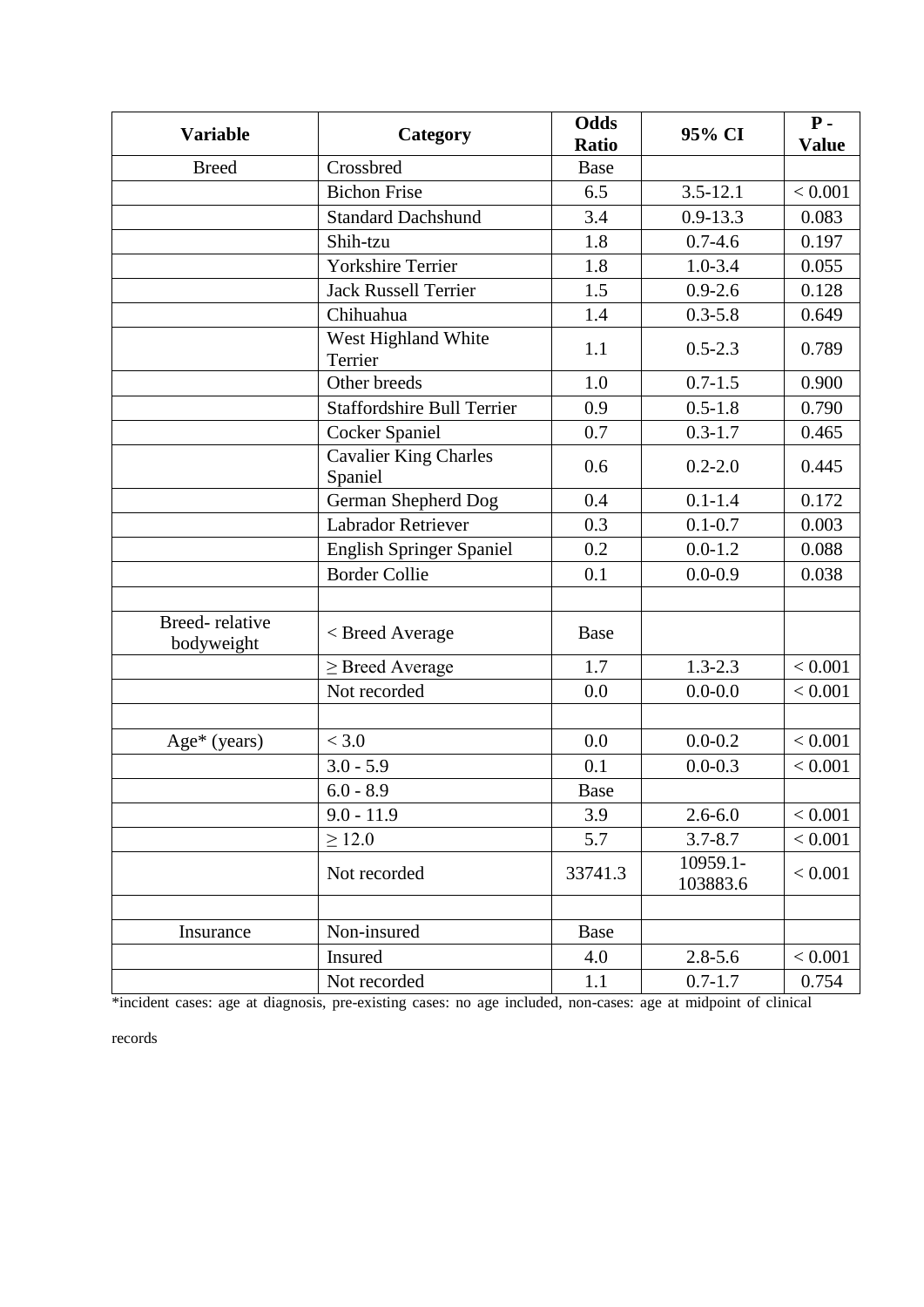#### *Discussion*

This study reports the estimated prevalence of diagnosis with canine hyperadrenocorticism in the UK as 0.28%, suggesting hyperadrenocorticism is the third most prevalent endocrinopathy of dogs behind hypothyroidism (0.87%) [\(Dixon et al., 1999\)](#page-26-9) and diabetes mellitus (0.34%) [\(Mattin et al., 2014\)](#page-28-7), although methodological differences between the various studies complicate direct prevalence comparisons. Despite several molecular studies that investigated its aetiopathogenesis, the exact cause of hyperadrenocorticism in most dogs remains unknown [\(Hanson et al., 2010,](#page-27-7) [Kool et al., 2013,](#page-28-8) [Teshima et al., 2009,](#page-29-7) [van Rijn et al., 2010,](#page-29-8) [van Wijk et](#page-29-9)  [al., 2014\)](#page-29-9). Access to clinical health data on the large population of dogs in VetCompass offers the intriguing prospect of aetiological and epidemiological research across a range of disorders such as hyperadrenocorticism and of linking these with primary-care diagnosis and health management [\(Mattin et al., 2014,](#page-28-7) [Kearsley-Fleet et al., 2012,](#page-27-8) [Taylor-Brown et al., 2015,](#page-29-10) [Mattin](#page-28-9)  [et al., 2015,](#page-28-9) [O'Neill et al., 2013\)](#page-28-10).

The ACTH stimulation test was by far the most commonly test used during hyperadrenocorticism diagnosis in the current study, with over 95% of diagnoses including this test. The ACTH stimulation test has previously been reported as a commonly-used test for hyperadrenocorticism diagnosis in the UK [\(Barker et al., 2005,](#page-26-4) [Kenefick and Neiger, 2008,](#page-27-5) [Neiger et al., 2002\)](#page-28-4). The ACTH stimulation test is diagnostically more specific, with reported test specificities ranging from 59% to 93%, but less sensitive than the LDDST [\(Behrend et al.,](#page-26-8)  [2013\)](#page-26-8). The predominance of the ACTH stimulation test in the current study should have resulted in fewer false positive diagnoses of hyperadrenocorticism than if the LDDST was the predominant test. The LDDST is currently considered the screening test of choice for the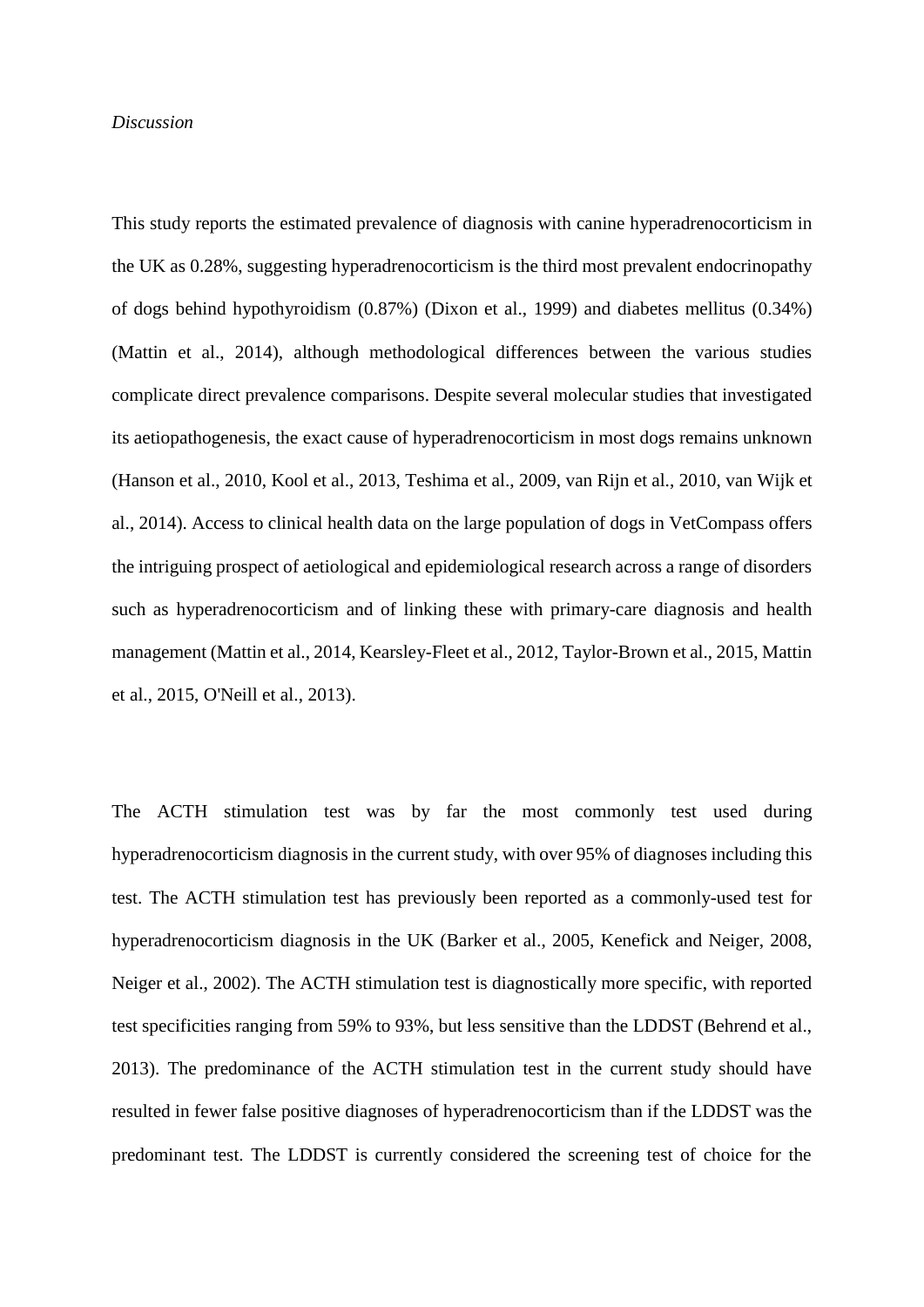diagnosis of hyperadrenocorticism and can assist with differentiating between PTHAC and ATHAC [\(Behrend et al., 2013,](#page-26-8) [Feldman et al., 1996\)](#page-26-10) but was performed in only one third of cases in the current study. Although diagnostic specificity is lower for LDDST than the ACTH stimulation test, appropriate case selection on those patients presenting with highly suggestive history, clinical signs, and routine haematology and biochemistry should reduce false positives. The ACTH stimulation test may be preferred in primary-care practice to the LDDST because it is faster to perform and more convenient for owners.

The guidelines published in the Diagnosis of Canine Spontaneous Hyperadrenocorticism ACVIM Consensus Statement strongly recommend differentiation between the ATHAC and PTHAC variants of hyperadrenocorticism [\(Behrend et al., 2013\)](#page-26-8). However, this distinction between PTHAC and ATHAC was infrequently recorded in the EPRs of the current study. The LDDST can differentiate PTHAC from ATHAC in approximately two-thirds of cases and, with specialist equipment and operator skills, adrenal ultrasonography has a high diagnostic sensitivity and specificity (82–100% and 82–99%, respectively) for the diagnosis of ATHAC [\(Behrend et al., 2015,](#page-26-0) [Benchekroun et al., 2010\)](#page-26-11). Increased awareness of the importance of this differentiation step should improve the management of hyperadrenocorticism-affected dogs.

This study identified evidence that the Bichon Frise (OR 6.5), Standard Dachshund (OR 3.4) and Yorkshire Terrier (OR 1.8) are predisposed to hyperadrenocorticism. Indeed, one in forty Standard Dachshunds and one in sixty Bichon Frise dogs were affected by hyperadrenocorticism in the current study (Table 2). Although familial hyperadrenocorticism has been described in Wire-Haired Dachshunds, spontaneous hyperadrenocorticism still accounts for the vast majority of cases in this breed [\(Stritzel et al., 2008\)](#page-29-11). Dachshunds have been identified as predisposed in several hyperadrenocorticism studies but the predisposition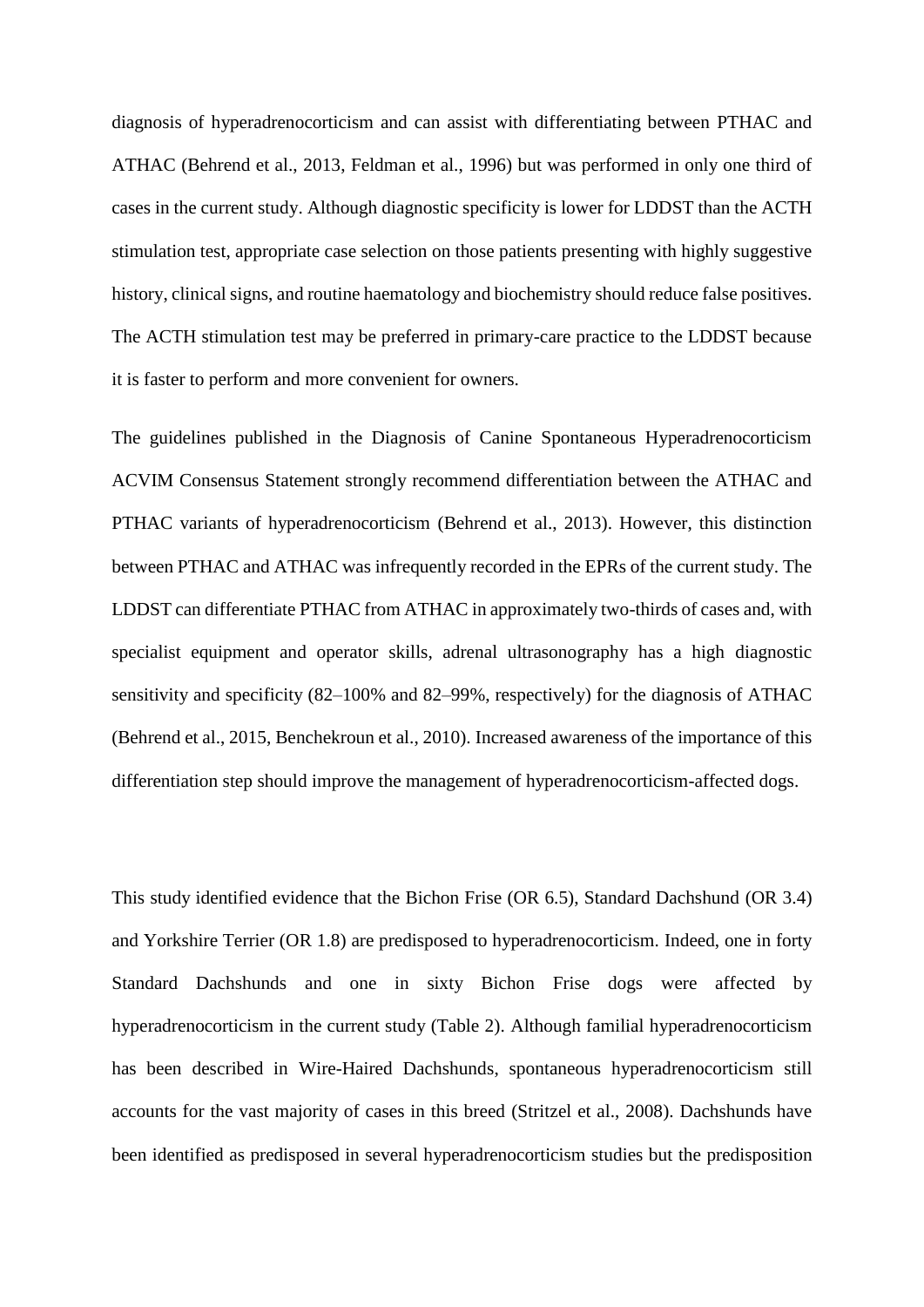identified for the Bichon Frise in the current study is novel [\(Hanson et al., 2007,](#page-27-9) [Helm et al.,](#page-27-4)  [2011,](#page-27-4) [Jensen et al., 1997,](#page-27-10) [Ling et al., 1979,](#page-28-1) [Peterson, 1984\)](#page-29-12). The Border Collie and Labrador Retriever were identified as protected breeds in the current study, with 0.1 and 0.3 times the odds for hyperadrenocorticism respectively compared with crossbreds. The reduced odds of hyperadrenocorticism in the Labrador Retriever shown in the current study is of interest because gundogs in general have previously been reported to have a reduced risk of hyperadrenocorticism in the UK [\(Barker et al., 2005\)](#page-26-4). However, it is important that practitioners still remain alert for hyperadrenocorticism in non-predisposed breeds that are populous in the general population (e.g. Jack Russell Terrier and Staffordshire Bull Terriers) because these breeds can still contribute substantially to overall hyperadrenocorticism caseloads because of their popularity in the wider dog population (Table 1).

Of the KC breed groups, the Toy group had 1.5 times the odds of hyperadrenocorticism compared with breeds unrecognised by the KC, in line with previous reports [\(Barker et al.,](#page-26-4)  [2005\)](#page-26-4). Two of the three individual breeds (Bichon Frise and Yorkshire Terrier) with evidence of over-representation for hyperadrenocorticism are among the Toy group and, together, these two breeds accounted for 15% of all hyperadrenocorticism diagnoses in this study population. The Hound group also had an increased risk of hyperadrenocorticism, with almost twice the odds of hyperadrenocorticism compared with breeds unrecognised by the KC. This can be explained by the presence of the Standard Dachshund in this group, which accounted for 40% of all Hounds diagnosed with hyperadrenocorticism. The Gundog, Working and Pastoral each had half the odds of hyperadrenocorticism compared with non-KC breed dogs. Members of these groups are generally medium to large bodysize breeds, and the univariable results suggested dogs of larger bodyweight had lower hyperadrenocorticism risk compared with smaller bodysize and toy breed dogs.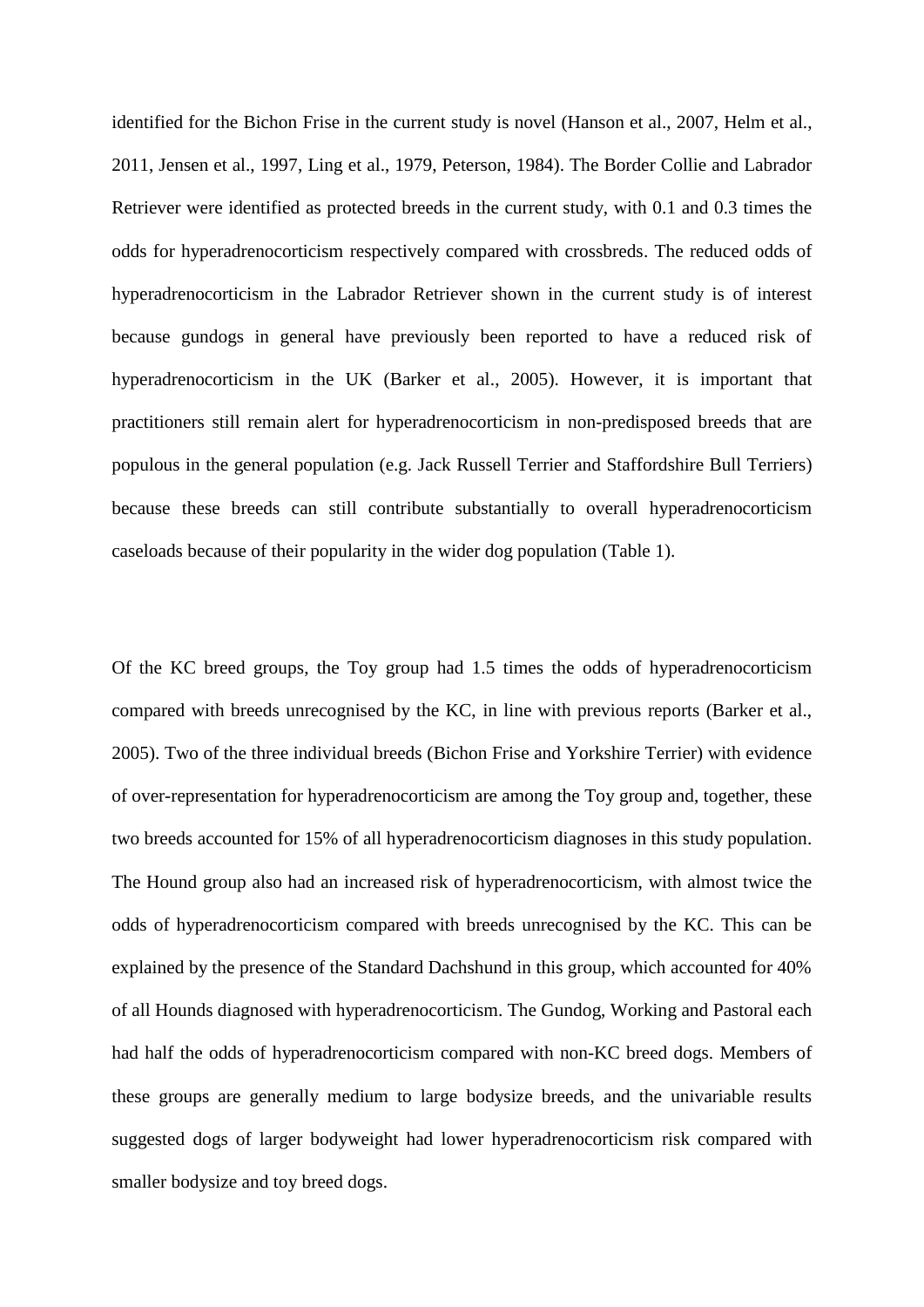Individuals with a bodyweight equal to or higher than their breed mean had almost twice the odds of hyperadrenocorticism compared with dogs weighing below their breed mean. It is possible that dogs with higher average bodyweight are more likely to be overweight and therefore these results may suggest that overweight/obesity may be associated with hyperadrenocorticism in dogs. Previous reports have also suggested that dogs with a higher body condition score were at higher risk of hyperadrenocorticism than dogs with normal or low body condition scores, and an association between obesity and increased hyperadrenocorticism risk is recognised in human medicine [\(Lund et al., 2006,](#page-28-11) [Tiryakioglu et al., 2010\)](#page-29-13). However, these earlier studies reported associations rather than causal relationships and there are clearly other possible non-causal explanations for this association. For example, increased bodyweight in hyperadrenocorticism cases may be a consequence rather than a contributor to hyperadrenocorticism risk since dogs with hyperadrenocorticism are likely to demonstrate varying degrees of polyphagia and hence have increased risk of weight gain [\(Ramsey and](#page-29-14)  [Ristic, 2007\)](#page-29-14). Future work to collect data on body condition score from dogs within the VetCompass database could help to clarify these associations.

The current study identified increasing risk of hyperadrenocorticism as animals age that has also been reported in other studies [\(Gallelli et al., 2010,](#page-27-3) [Willeberg and Priester, 1982\)](#page-29-2). The median age at diagnosis of hyperadrenocorticism in the current study was 10.9 years. Multicentre studies performed in the UK described 37 dogs with a diagnosis of ATHAC having a mean age of 11.5 years (S.D. 1.87 years) and 148 dogs with a diagnosis of PTHAC having a mean age of 9.6 years (S.D. 2.3 years) [\(Barker et al., 2005,](#page-26-4) [Helm et al., 2011\)](#page-27-4). These ages are similar to the peak cancer incidence in a population of insured UK dogs [\(Dobson et al., 2002\)](#page-26-12).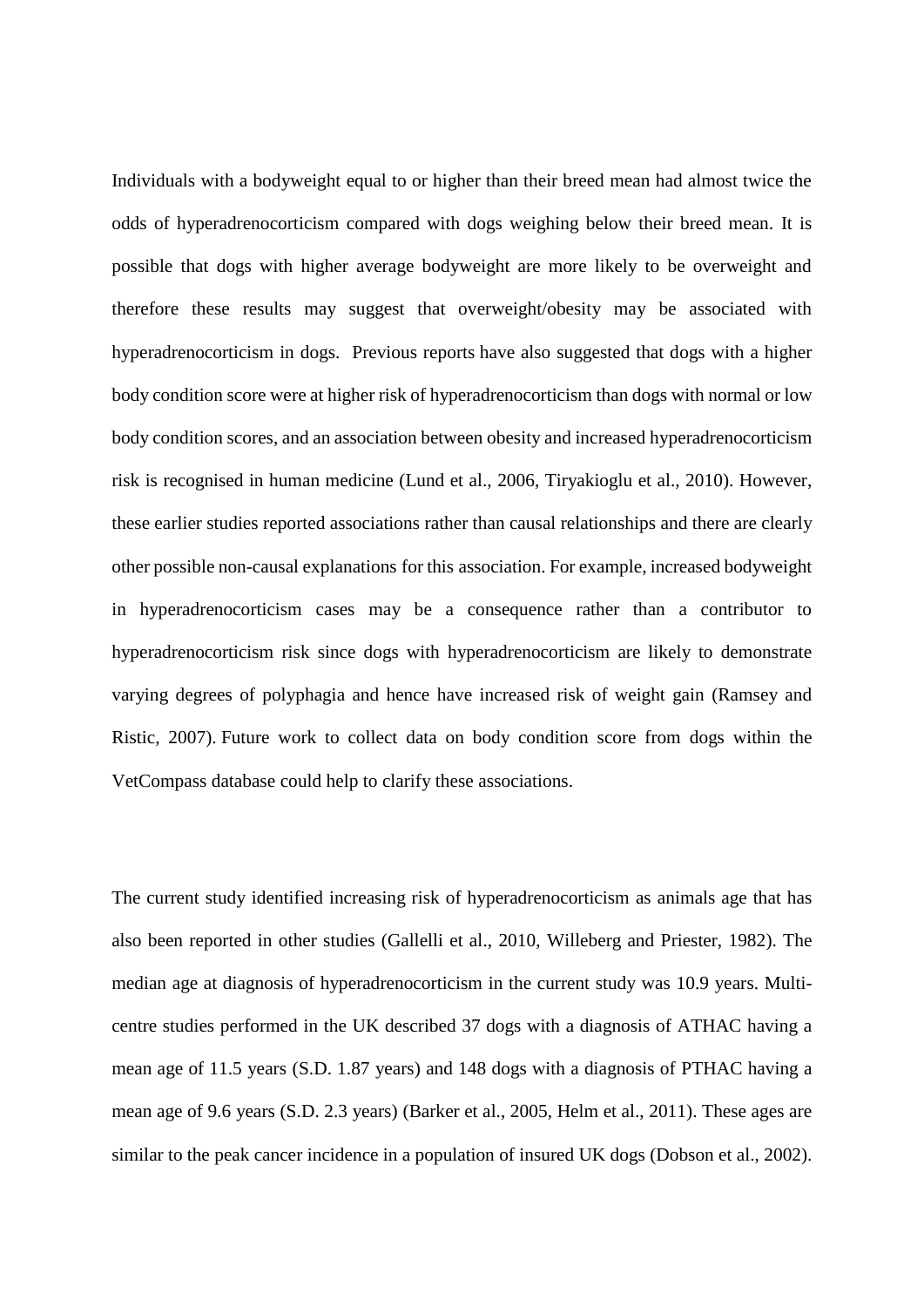Many tumours are caused by spontaneous somatic mutations and are more likely to become clinically significant as individuals age, possibly explaining why the risk of hyperadrenocorticism diagnosis increases with age [\(Kennedy et al., 2012\)](#page-28-12). It should be noted that the large number of cases without an apparent age shown in Tables 1  $\&$  2 was because preexisting cases were included in the study as having no recorded 'age-at-diagnosis'.

Although some previous studies reported a female predisposition for hyperadrenocorticism, this finding has often not been confirmed in other studies [\(Gallelli et al., 2010,](#page-27-3) [Reusch and](#page-29-0)  [Feldman, 1992,](#page-29-0) [Kenefick and Neiger, 2008,](#page-27-5) [Neiger et al., 2002\)](#page-28-4). The results of the current study supported the study hypothesis that sex is not a risk factor for a diagnosis of hyperadrenocorticism in dogs. In human medicine, hyperadrenocorticism has a substantial female over-representation, with female-to-male ratios commonly reported as 3:1 but the cause for this female predisposition in humans remains unclear [\(Boscaro et al., 2001,](#page-26-13) [Huan et al.,](#page-27-11)  [2014,](#page-27-11) [Newell-Price et](#page-28-13) al., 2014). In contrast to male humans who have an increased risk of large corticotroph tumours, large pituitary tumours have been reported as more common in female dogs [\(Gallelli et al., 2010,](#page-27-3) [Huan et al., 2014,](#page-27-11) [Zilio et al., 2014\)](#page-30-0). This suggests differing aetiopathogenesis of PTHAC between humans and dogs. Larger pituitary tumours are associated with poorer prognosis, so it is possible that sex could affect outcome [\(Gallelli et al.,](#page-27-3)  [2010,](#page-27-3) [Hanson et al., 2007,](#page-27-9) [Kent et al., 2007\)](#page-28-14). Female dogs did not have an increased odds of death compared with males in a recent European study [\(Fracassi et al., 2014\)](#page-27-2). However, among hyperadrenocorticism cases, the current study identified a higher risk for males than females to die during the study period. Further work is needed to examine associations between sex, aetiopathogenesis and survival in more detail.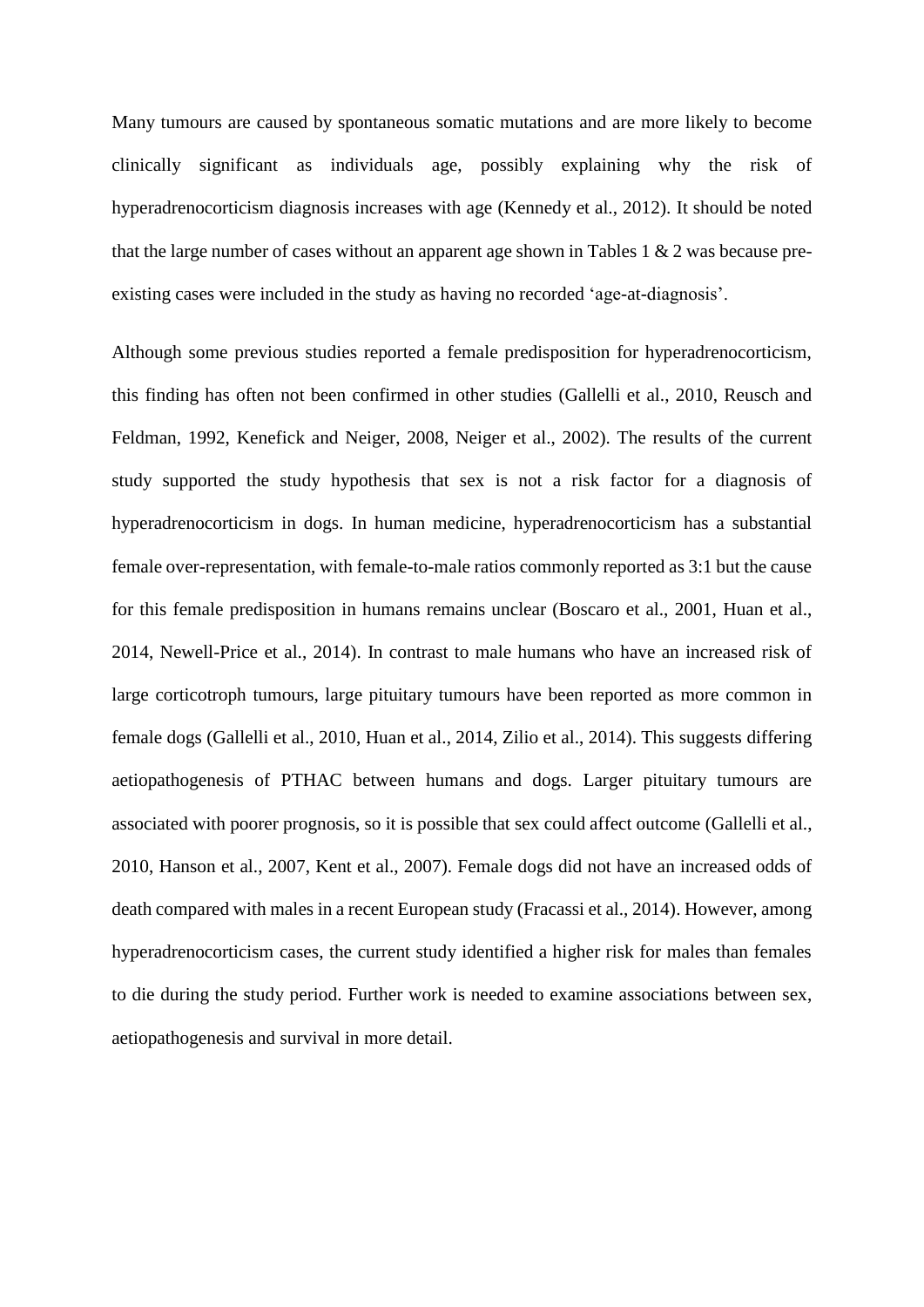Testosterone has been shown to inhibit ACTH and cortisol secretion in rat models [\(Ajdžanović](#page-25-0)  [et al., 2015,](#page-25-0) [Handa et al., 1994\)](#page-27-12) and, if similar physiological pathways exist in dogs, a release of suppression might contribute to hyperadrenocorticism in neutered dogs. However, the current study did not detect an increased odds of a diagnosis of hyperadrenocorticism in neutered dogs after accounting for age and other risk factors. Similarly, a recent abstract describing an American population of dogs diagnosed with hyperadrenocorticism also failed to identify a differing risk of hyperadrenocorticism between neutered and intact dogs [\(Lourenc](#page-28-3)  [et al., 2015\)](#page-28-3). In relation to the use of a standardised ACTH stimulation test using a 'genderless' reference range for the diagnosis of hyperadrenocorticism, it is interesting to note healthy neutered male dogs had higher serum post-ACTH cortisol concentrations than entire males [\(Frank et al., 2003\)](#page-27-13). It has been suggested entire dogs may require a different reference interval for ACTH stimulation tests and that this group may be currently under-diagnosed if the same reference interval as neutered males is used [\(Frank et al., 2003\)](#page-27-13).

The finding that insured dogs had increased odds of a diagnosis of hyperadrenocorticism mirrors other studies that show higher diagnostic proportions in insured compared with noninsured dogs, especially in disorders where diagnostic protocols are expensive or complicated [\(Taylor-Brown et al., 2015,](#page-29-10) [Shoop et al., 2015,](#page-29-15) [O'Neill et al., 2013\)](#page-28-10). Increased disorder diagnosis may result from insured dogs being more likely to undergo diagnostic investigations than non-insured dogs [\(Egenvall et al., 2009\)](#page-26-14). Hyperadrenocorticism is a chronic disease and treated patients generally require protracted therapeutic monitoring with consequent significant expense. It is estimated the actual lifetime cost of owning a dog in the UK is £16,000-31,000 and it is likely that diagnostic and treatment costs that can be triggered by unexpected illness may be poorly affordable for some owners of uninsured dogs [\(PDSA, 2015\)](#page-28-15).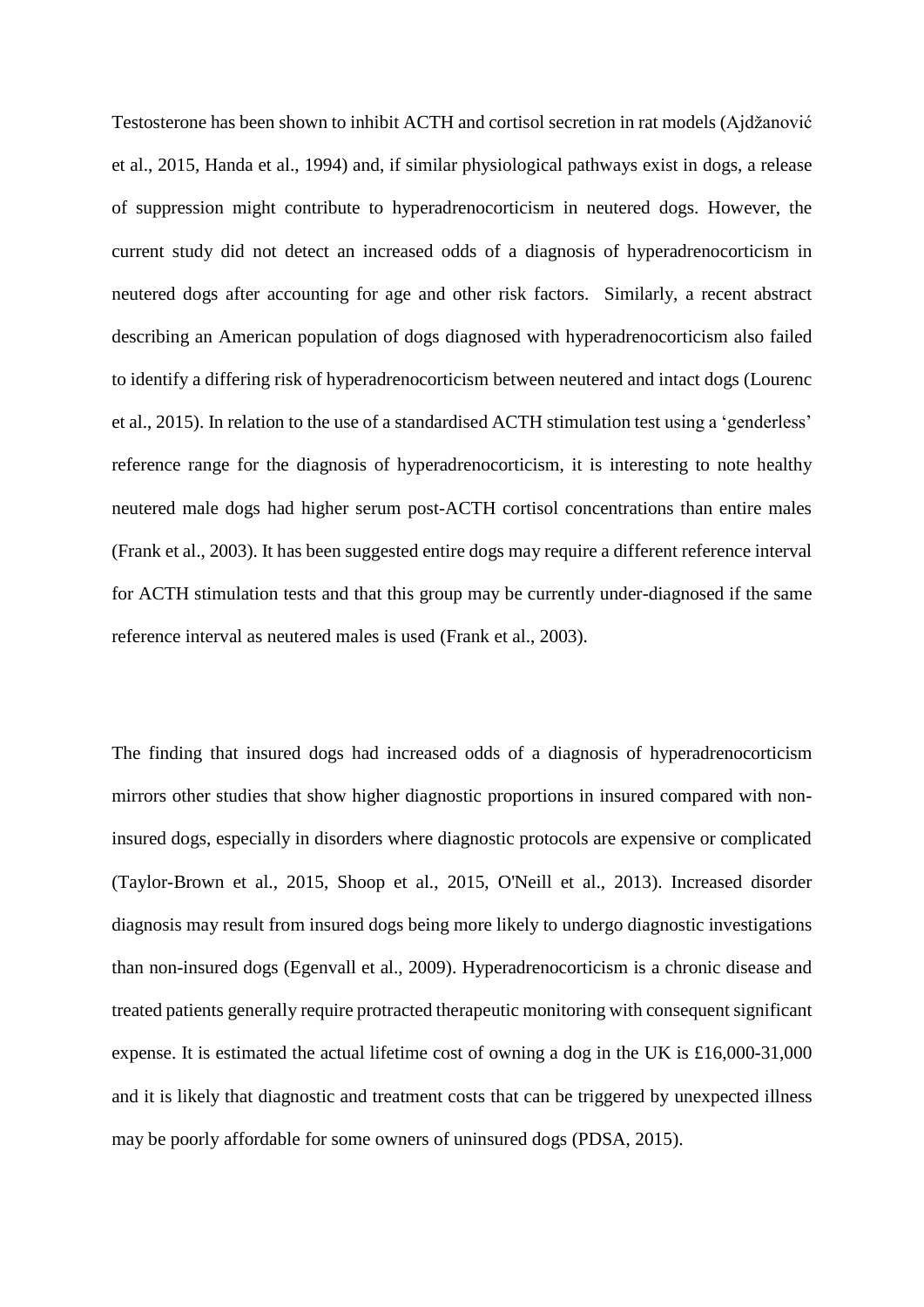The study had some limitations. Due to time constraints, just over half of the possible cases identified in the original search strategy underwent manual verification. This complicated the calculation of prevalence estimates but should not have affected the overall findings of the study because of the sizeable number of cases that were still verified and because a randomised process was used to select the subset of candidate animals that were manually verified. As previously described for other published VetCompass studies, these data were not recorded primarily for research purposes and thus were limited by both missing or incomplete data and potential misdiagnoses [\(O'Neill et al., 2014a,](#page-28-16) [O'Neill et al., 2014b\)](#page-28-5)(O'Neill et al., 2015, 2013; O′Neill et al., 2014). Many cases did not undergo testing to differentiate between PTHAC and ATHAC, and consequently we have analysed the data by combining PTHAC and ATHAC cases as a general hyperadrenocorticism diagnosis. Although this paper accurately describes the prevalence of diagnosed hyperadrenocorticism recorded in the current study, this value may be an underestimate of the true prevalence of hyperadrenocorticism in this population because some positive cases may not have been diagnosed because of clinical or financial constraints.

In conclusion, this study estimated that hyperadrenocorticism is diagnosed in about one in four hundred UK dogs and that the Bichon Frise, Standard Dachshund and the Yorkshire Terrier show evidence of increased odds compared with other breeds. Dogs diagnosed with hyperadrenocorticism are more likely to be older, weigh under 20kg but be above their average breed bodyweights. These results may assist clinicians to balance their index of suspicion for this disease as well highlighting interesting features of hyperadrenocorticism in the dog which could enhance research into the aetiopathogenesis of the disease in both dogs and people.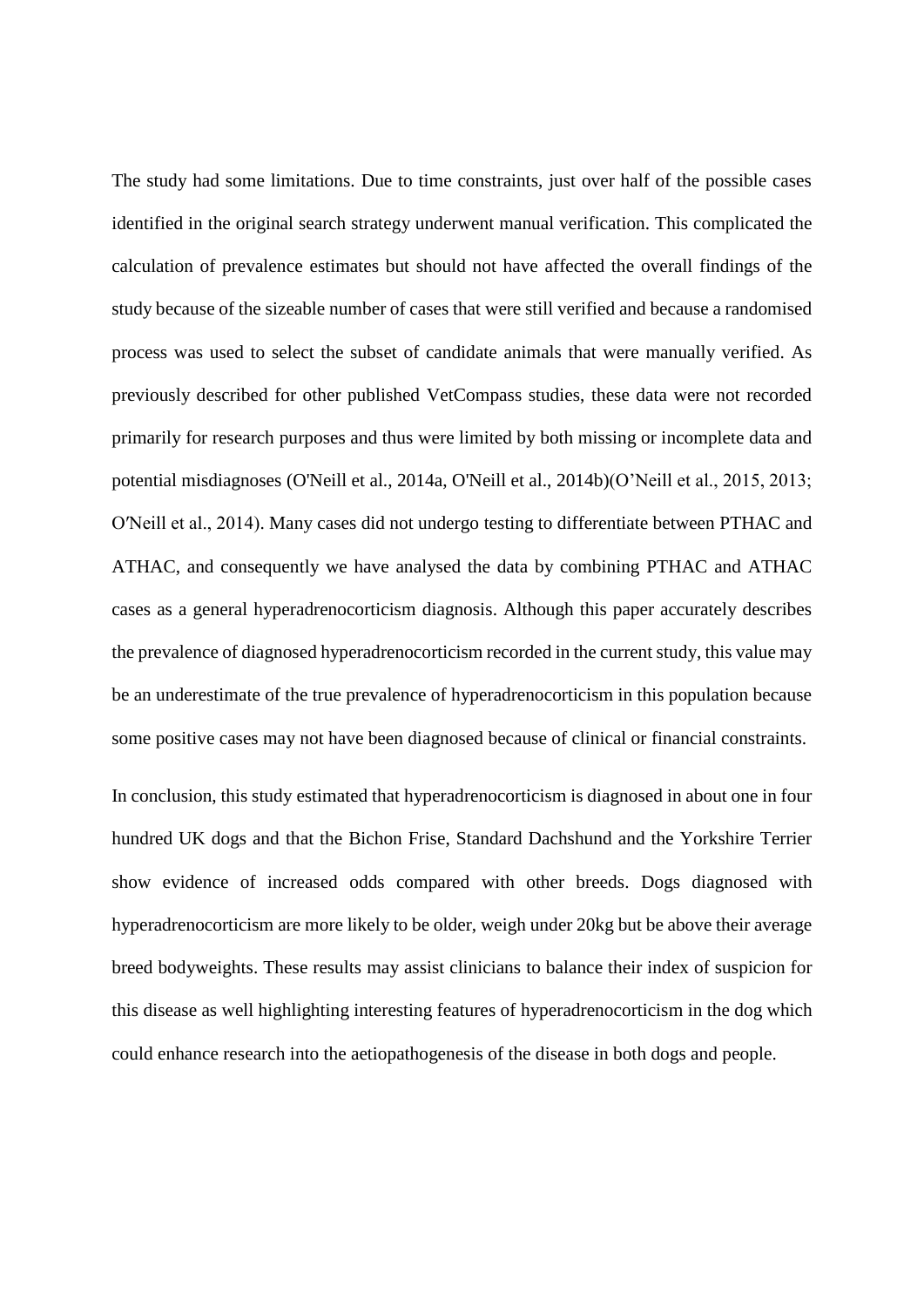# Abbreviations

- ACTH; adrenocorticotropic hormone
- ACVIM; American College of Veterinary Internal Medicine

ATHAC; adrenal tumour hyperadrenocorticism

CI; confidence interval

EPR; electronic patient record

HDDST; high dose dexamethasone suppression test

KC; Kennel Club

LDDST; low dose dexamethasone suppression test

OR; odds ratio

PMS; practice management system

PTHAC; pituitary tumour hyperadrenocorticism

SQL; structured query language

References

<span id="page-25-0"></span>AJDŽANOVIĆ, V., JARIĆ, I., ŽIVANOVIĆ, J., FILIPOVIĆ, B., RISTIĆ, N., MILER, M. & MILOŠEVIĆ, V. 2015. Testosterone application decreases the capacity for ACTH and corticosterone secretion in a rat model of the andropause. *Acta Histochemica,* 117**,** 528- 535.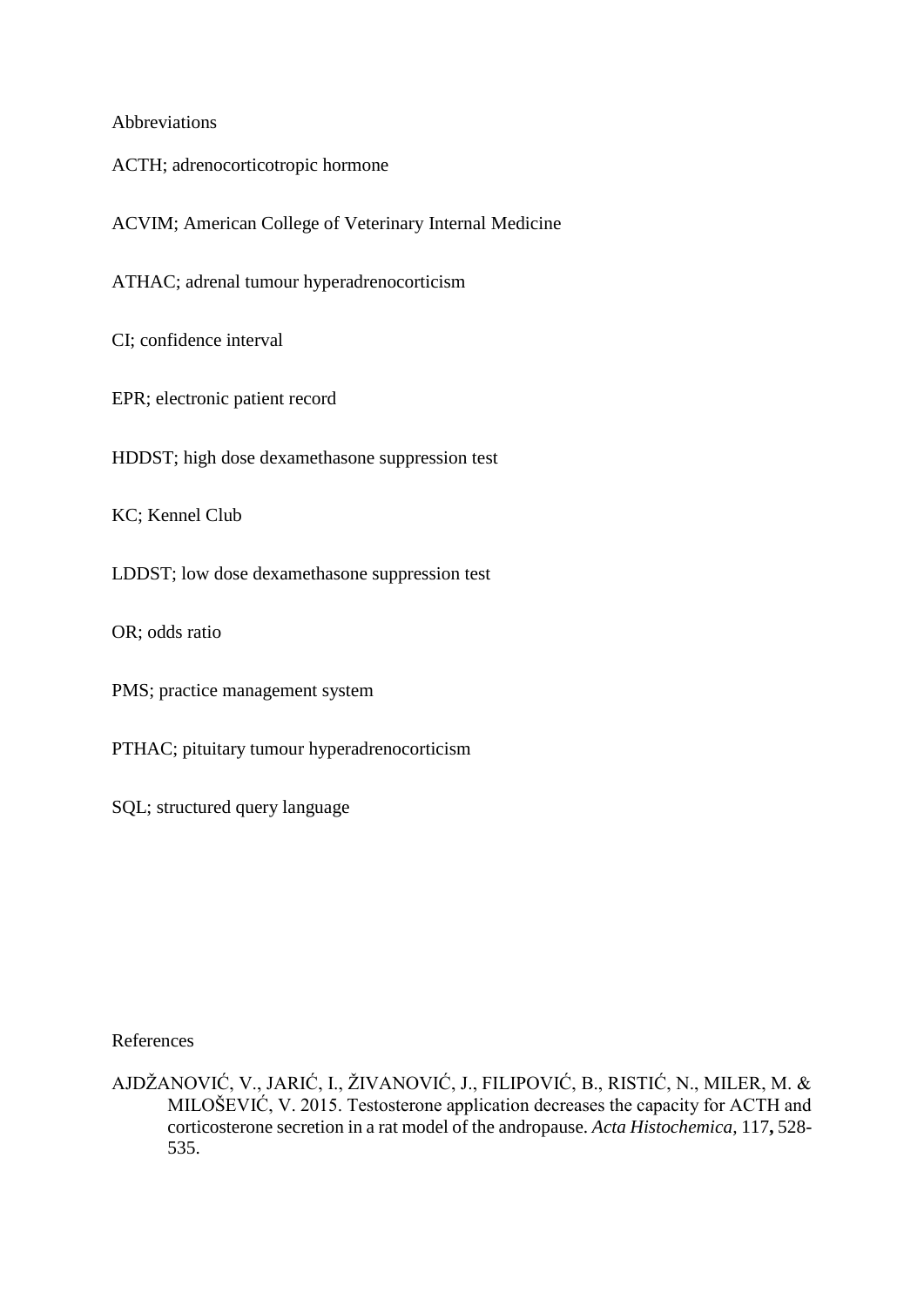- <span id="page-26-3"></span>AUGUSTO, M., BURDEN, A., NEIGER, R. & RAMSEY, I. 2012. A comparison of once and twice daily administration of trilostane to dogs with hyperadrenocorticism. *Tierarztliche Praxis Ausgabe K: Kleintiere - Heimtiere,* 40**,** 415-424.
- <span id="page-26-4"></span>BARKER, E. N., CAMPBELL, S., TEBB, A. J., NEIGER, R., HERRTAGE, M. E., REID, S. W. J. & RAMSEY, I. K. 2005. A comparison of the survival times of dogs treated with mitotane or trilostane for pituitary-dependent hyperadrenocorticism. *Journal of Veterinary Internal Medicine,* 19**,** 810-815.
- <span id="page-26-5"></span>BARTLETT, P. C., VAN BUREN, J. W., NETERER, M. & ZHOU, C. 2010. Disease surveillance and referral bias in the veterinary medical database. *Preventive Veterinary Medicine,* 94**,** 264-271.
- <span id="page-26-0"></span>BEHREND, E. N., FELDMAN, E. C., NELSON, R. W., REUSCH, C. E. & SCOTT-MONCRIEFF, J. C. R. 2015. Canine and Feline Endocrinology. 377-451.
- <span id="page-26-8"></span>BEHREND, E. N., KOOISTRA, H. S., NELSON, R., REUSCH, C. E. & SCOTT-MONCRIEFF, J. C. 2013. Diagnosis of spontaneous canine hyperadrenocorticism: 2012 ACVIM consensus statement (small animal). *Journal of veterinary internal medicine,* 27**,** 1292-304.
- <span id="page-26-11"></span>BENCHEKROUN, G., FORNEL-THIBAUD, P. D., PINEIRO, M. I. R., RAULT, D., BESSO, J., COHEN, A., HERNANDEZ, J., STAMBOULI, F., GOMES, E., GARNIER, F., BEGON, D., MAUREY-GUENEC, C. & ROSENBERG, D. 2010. Ultrasonography criteria for differentiating ACTH dependency from ACTH independency in 47 dogs with hyperadrenocorticism and equivocal adrenal asymmetry. *Journal of Veterinary Internal Medicine,* 24**,** 1077-1085.
- <span id="page-26-13"></span>BOSCARO, M., BARZON, L., FALLO, F. & SONINO, N. 2001. Cushing's syndrome. *Lancet (London, England),* 357**,** 783-91.
- <span id="page-26-1"></span>BRUYETTE, D., MAMELAK, A. & OWEN, T. J. 2010. Pituitary Surgery in Dogs: Molecular Pathogenesis of Canine Pituitary Dependent Hyperadrenocorticism. *Proceeding of the ACVIM Forum June 9-12 , California, USA.*
- <span id="page-26-2"></span>BURKHARDT, W. A., BORETTI, F. S., REUSCH, C. E. & SIEBER-RUCKSTUHL, N. S. 2013. Evaluation of baseline cortisol, endogenous ACTH, and cortisol/ACTH ratio to monitor trilostane treatment in dogs with pituitary-dependent hypercortisolism. *Journal of Veterinary Internal Medicine,* 27**,** 919-23.
- <span id="page-26-9"></span>DIXON, R. M., REID, S. W. & MOONEY, C. T. 1999. Epidemiological, clinical, haematological and biochemical characteristics of canine hypothyroidism. *The Veterinary Record,* 145**,** 481-487.
- <span id="page-26-12"></span>DOBSON, J. M., SAMUEL, S., MILSTEIN, H., ROGERS, K. & WOOD, J. L. N. 2002. Canine neoplasia in the UK: estimates of incidence rates from a population of insured dogs. *Journal of Small Animal Practice,* 43**,** 240-246.
- <span id="page-26-7"></span>DOHOO, I., MARTIN, W. & STRYHN, H. 2009. *Veterinary Epidemiologic Research,*  Charlottetown, Canada, VER Inc.
- <span id="page-26-14"></span>EGENVALL, A., NØDTVEDT, A., PENELL, J., GUNNARSSON, L. & BONNETT, B. N. 2009. Insurance data for research in companion animals: benefits and limitations. *Acta Veterinaria Scandinavica,* 51**,** 42.
- <span id="page-26-6"></span>EPI INFO 7 CDC. 2015. *Centers for Disease Control and Prevention (US): Introducing Epi Info 7* [Online]. Atlanta, Georgia: CDC. Available: <http://wwwn.cdc.gov/epiinfo/7> [Accessed August 13th 2015].
- <span id="page-26-10"></span>FELDMAN, E. C., NELSON, R. W. & FELDMAN, M. S. 1996. Use of low- and high-dose dexamethasone tests for distinguishing pituitary-dependent from adrenal tumor hyperadrenocorticism in dogs. *Journal of the American Veterinary Medical Association,* 209**,** 772-5.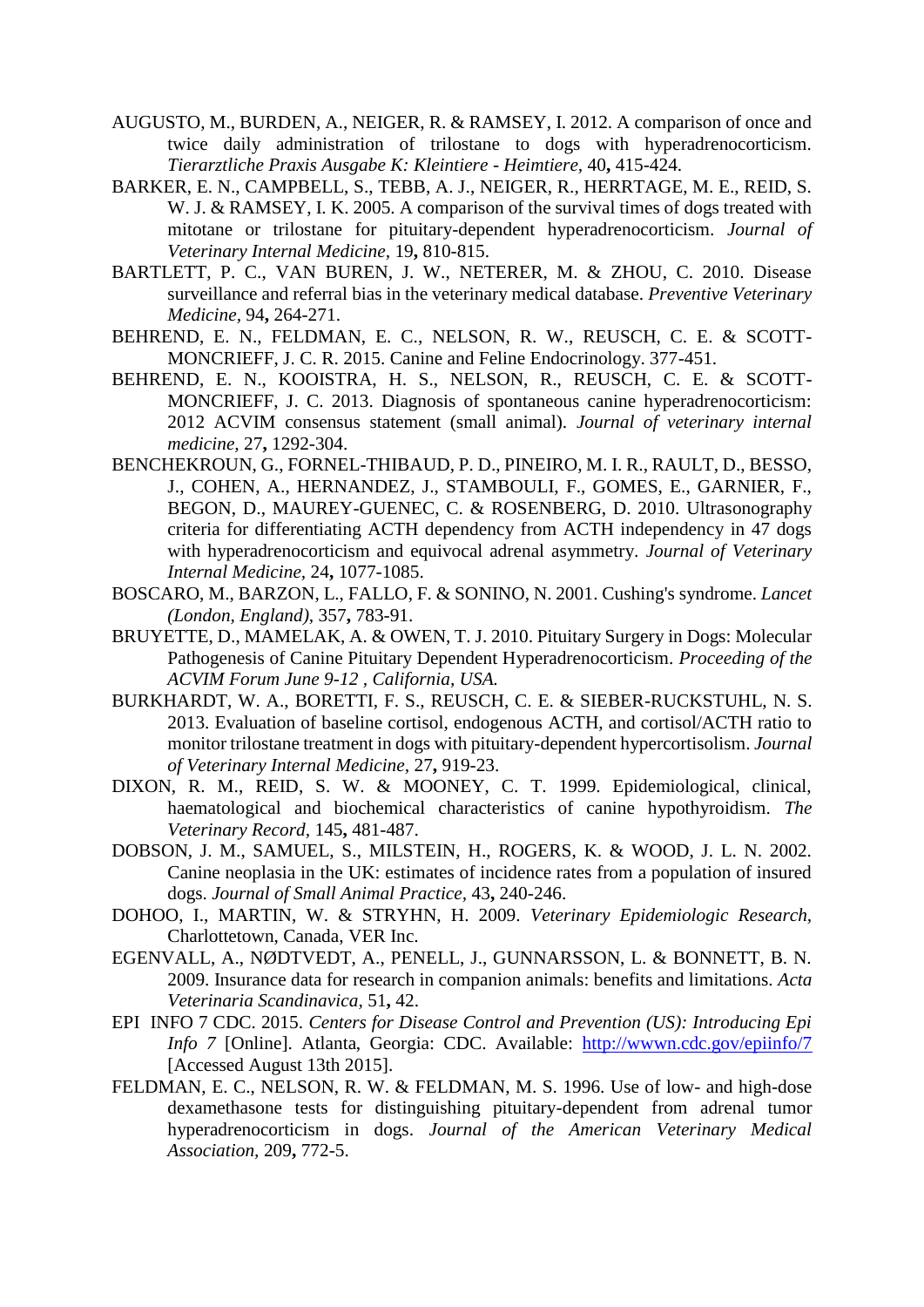- <span id="page-27-2"></span>FRACASSI, F., CORRADINI, S., FLORIANO, D., BOARI, A., ASTE, G., PIETRA, M., BERGAMINI, P. & DONDI, F. 2014. Prognostic factors for survival in dogs with pituitary-dependent hypercortisolism treated with trilostane. *Veterinary Record***,** vetrec-2014-102546.
- <span id="page-27-13"></span>FRANK, L. A., ROHRBACH, B. W., BAILEY, E. M., WEST, J. R. & OLIVER, J. W. 2003. Steroid hormone concentration profiles in healthy intact and neutered dogs before and after cosyntropin administration. *Domestic Animal Endocrinology,* 24**,** 43-57.
- <span id="page-27-1"></span>GALAC, S., KARS, V. J., VOORHOUT, G., MOL, J. A. & KOOISTRA, H. S. 2008. ACTHindependent hyperadrenocorticism due to food-dependent hypercortisolemia in a dog: A case report. *Veterinary Journal,* 177**,** 141-143.
- <span id="page-27-0"></span>GALAC, S., KOOISTRA, H. S., VOORHOUT, G., VAN DEN INGH, T. S. G. A. M., MOL, J. A., VAN DEN BERG, G. & MEIJ, B. P. 2005. Hyperadrenocorticism in a dog due to ectopic secretion of adrenocorticotropic hormone. *Domestic animal endocrinology,* 28**,** 338-48.
- <span id="page-27-3"></span>GALLELLI, M. F., CABRERA BLATTER, M. F. & CASTILLO, V. 2010. A comparative study by age and gender of the pituitary adenoma and ACTH and alpha-MSH secretion in dogs with pituitary-dependent hyperadrenocorticism. *Research in Veterinary Science,* 88**,** 33-40.
- <span id="page-27-12"></span>HANDA, R. J., BURGESS, L. H., KERR, J. E. & O'KEEFE, J. A. 1994. Gonadal steroid hormone receptors and sex differences in the hypothalamo-pituitary-adrenal axis. *Hormones and Behavior,* 28**,** 464-476.
- <span id="page-27-7"></span>HANSON, J. M., MOL, J. A. & MEIJ, B. P. 2010. Expression of leukemia inhibitory factor and leukemia inhibitory factor receptor in the canine pituitary gland and corticotrope adenomas. *Domestic animal endocrinology,* 38**,** 260-71.
- <span id="page-27-9"></span>HANSON, J. M., TESKE, E., VOORHOUT, G., GALAC, S., KOOISTRA, H. S. & MEIJ, B. P. 2007. Prognostic factors for outcome after transsphenoidal hypophysectomy in dogs with pituitary-dependent hyperadrenocorticism. *Journal of neurosurgery,* 107**,** 830-40.
- <span id="page-27-4"></span>HELM, J. R., MCLAUCHLAN, G., BODEN, L. A., FROWDE, P. E., COLLINGS, A. J., TEBB, A. J., ELWOOD, C. M., HERRTAGE, M. E., PARKIN, T. D. H. & RAMSEY, I. K. 2011. A comparison of factors that influence survival in dogs with adrenaldependent hyperadrenocorticism treated with mitotane or trilostane. *Journal of veterinary internal medicine American College of Veterinary Internal Medicine,* 25**,** 251-260.
- <span id="page-27-11"></span>HUAN, C., QU, Y. & REN, Z. 2014. Gender differences in presentation and outcome of patients with Cushing's disease in Han Chinese. *Bio-Medical Materials and Engineering,* 24**,** 3439-3446.
- <span id="page-27-6"></span>IRION, D. N., SCHAFFER, A. L., FAMULA, T. R., EGGLESTON, M. L., HUGHES, S. S. & PEDERSEN, N. C. 2003. Analysis of genetic variation in 28 dog breed populations with 100 microsatellite markers. *Journal of Heredity,* 94**,** 81-87.
- <span id="page-27-10"></span>JENSEN, A. L., IVERSEN, L., KOCH, J., HØIER, R. & PETERSEN, T. K. 1997. Evaluation of the urinary cortisol: creatinine ratio in the diagnosis of hyperadrenocorticism in dogs. *The Journal of small animal practice,* 38**,** 99-102.
- <span id="page-27-8"></span>KEARSLEY-FLEET, L., O'NEILL, D. G., VOLK, H. A., CHURCH, D. B. & BRODBELT, D. C. Prevalence and risk factors for epilepsy of unidentified origin among dogs in the UK. Society for Veterinary Epidemiology and Preventive Medicine, 2012 Glasgow. SVEPM, 1.
- <span id="page-27-5"></span>KENEFICK, S. J. & NEIGER, R. 2008. The effect of trilostane treatment on circulating thyroid hormone concentrations in dogs with pituitary- dependent hyperadrenocorticism. *Journal of Small Animal Practice,* 49**,** 139 - 143.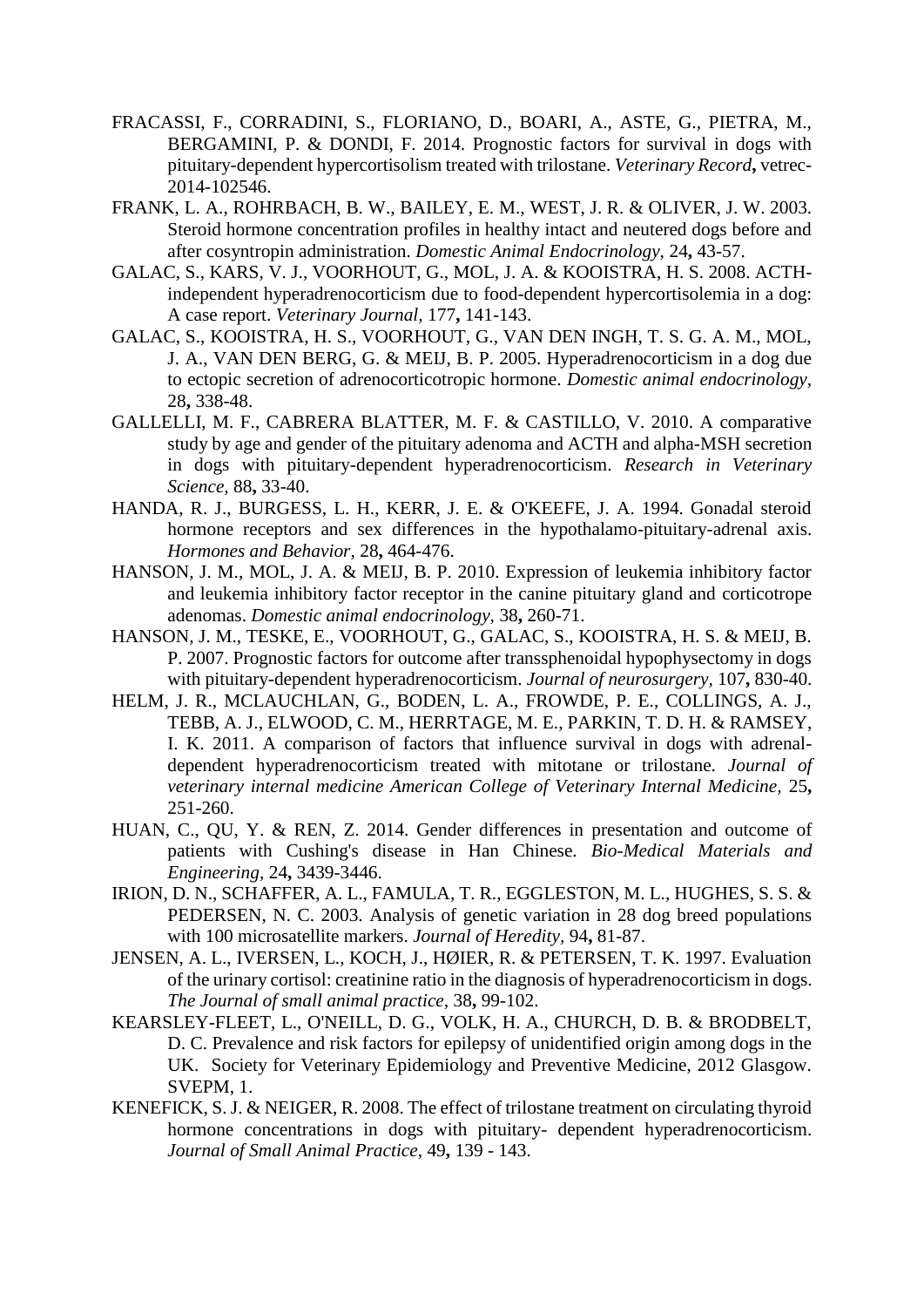- <span id="page-28-12"></span>KENNEDY, S. R., LOEB, L. A. & HERR, A. J. 2012. Somatic mutations in aging, cancer and neurodegeneration. *Mechanisms of Ageing and Development,* 133**,** 118-126.
- <span id="page-28-14"></span>KENT, M. S., BOMMARITO, D., FELDMAN, E. & THEON, A. P. 2007. Survival, Neurologic Response, and Prognostic Factors in Dogs with Pituitary Masses Treated with Radiation Therapy and Untreated Dogs. *Journal of Veterinary Internal Medicine,* 21**,** 1027-1033.
- <span id="page-28-6"></span>KIRKWOOD, B. R. & STERNE, J. A. C. 2003. *Essential Medical Statistics,* Oxford, Blackwell Science.
- <span id="page-28-8"></span>KOOL, M. M. J., GALAC, S., SPANDAUW, C. G., KOOISTRA, H. S. & MOL, J. A. 2013. Activating mutations of GNAS in K9 cortisol-secreting adrenocortical tumors. *Journal of Veterinary Internal Medicine,* 27**,** 1486-1492.
- <span id="page-28-1"></span>LING, G. V., STABENFELDT, G. H., COMER, K. M., GRIBBLE, D. H. & SCHECHTER, R. D. 1979. Canine hyperadrenocorticism: pretreatment clinical and laboratory evaluation of 117 cases. *Journal of the American Veterinary Medical Association,* 174**,** 1211-1215.
- <span id="page-28-2"></span>LORENZ, M. D. 1982. Diagnosis and medical management of canine Cushing's syndrome: a study of 57 consecutive cases. *Journal of the American Animal Hospital Association 1982;18(5):707–16.,* 18**,** 707-16.
- <span id="page-28-3"></span>LOURENC, B., HOFFMAN, J., CREEVY, K. & PROMISLOW, D. 2015. Diagnosis of Canine Hyperadrenocorticism Is Associated with Gender, Age, Breed, and Comorbid Conditions. *Journal of Veterinary Internal Medicine,* 29**,** 1173.
- <span id="page-28-11"></span>LUND, E., ARMSTRONG, P., KIRK, C. A. & KLAUSNER, J. S. 2006. Prevalence and risk factors for obesity in adult dogs from private US veterinary practices. *The Journal of Applied Research in Veterinary Medicine,* 4**,** 177-186.
- <span id="page-28-7"></span>MATTIN, M., O'NEILL, D., CHURCH, D., MCGREEVY, P. D., THOMSON, P. C. & BRODBELT, D. 2014. An epidemiological study of diabetes mellitus in dogs attending first opinion practice in the UK. *Veterinary Record,* 174**,** 349.
- <span id="page-28-9"></span>MATTIN, M. J., BOSWOOD, A., CHURCH, D. B., LÓPEZ-ALVAREZ, J., MCGREEVY, P. D., O'NEILL, D. G., THOMSON, P. C. & BRODBELT, D. C. 2015. Prevalence of and risk factors for degenerative mitral valve disease in dogs attending primary-care veterinary practices in England. *Journal of Veterinary Internal Medicine,* 29**,** 847-854.
- <span id="page-28-0"></span>MELIAN, C., PEREZ-ALENZA, M. D., PETERSON, M. & GRAVES, T. 2010. *Textbook of Veterinary Internal Medicine,* Missouri, USA., Saunders.
- <span id="page-28-4"></span>NEIGER, R., RAMSEY, I., O'CONNOR, J., HURLEY, K. J. & MOONEY, C. T. 2002. Trilostane treatment of 78 dogs with pituitary-dependent hyperadrenocorticism. *The Veterinary record,* 150**,** 799-804.
- <span id="page-28-13"></span>NEWELL-PRICE, J., TRAINER, P., BESSER, M. & GROSSMAN, A. 2014. The Diagnosis and Differential Diagnosis of Cushing's Syndrome and Pseudo-Cushing's States. *Endocrine Reviews,* 19**,** 647-672.
- <span id="page-28-16"></span>O'NEILL, D., CHURCH, D., MCGREEVY, P., THOMSON, P. & BRODBELT, D. 2014a. Approaches to canine health surveillance. *Canine Genetics and Epidemiology,* 1**,** 2.
- <span id="page-28-5"></span>O'NEILL, D. G., CHURCH, D. B., MCGREEVY, P. D., THOMSON, P. C. & BRODBELT, D. C. 2014b. Prevalence of disorders recorded in dogs attending primary-care veterinary practices in England. *PLoS ONE,* 9**,** 1-16.
- <span id="page-28-10"></span>O'NEILL, D. G., ELLIOTT, J., CHURCH, D. B., MCGREEVY, P. D., THOMSON, P. C. & BRODBELT, D. C. 2013. Chronic kidney disease in dogs in UK veterinary practices: prevalence, risk factors, and survival. *Journal of Veterinary Internal Medicine,* 27**,** 814- 821.
- <span id="page-28-15"></span>PDSA 2015. PAW PDSA Animal Wellbeing Report 2015. *In:* PDSA (ed.).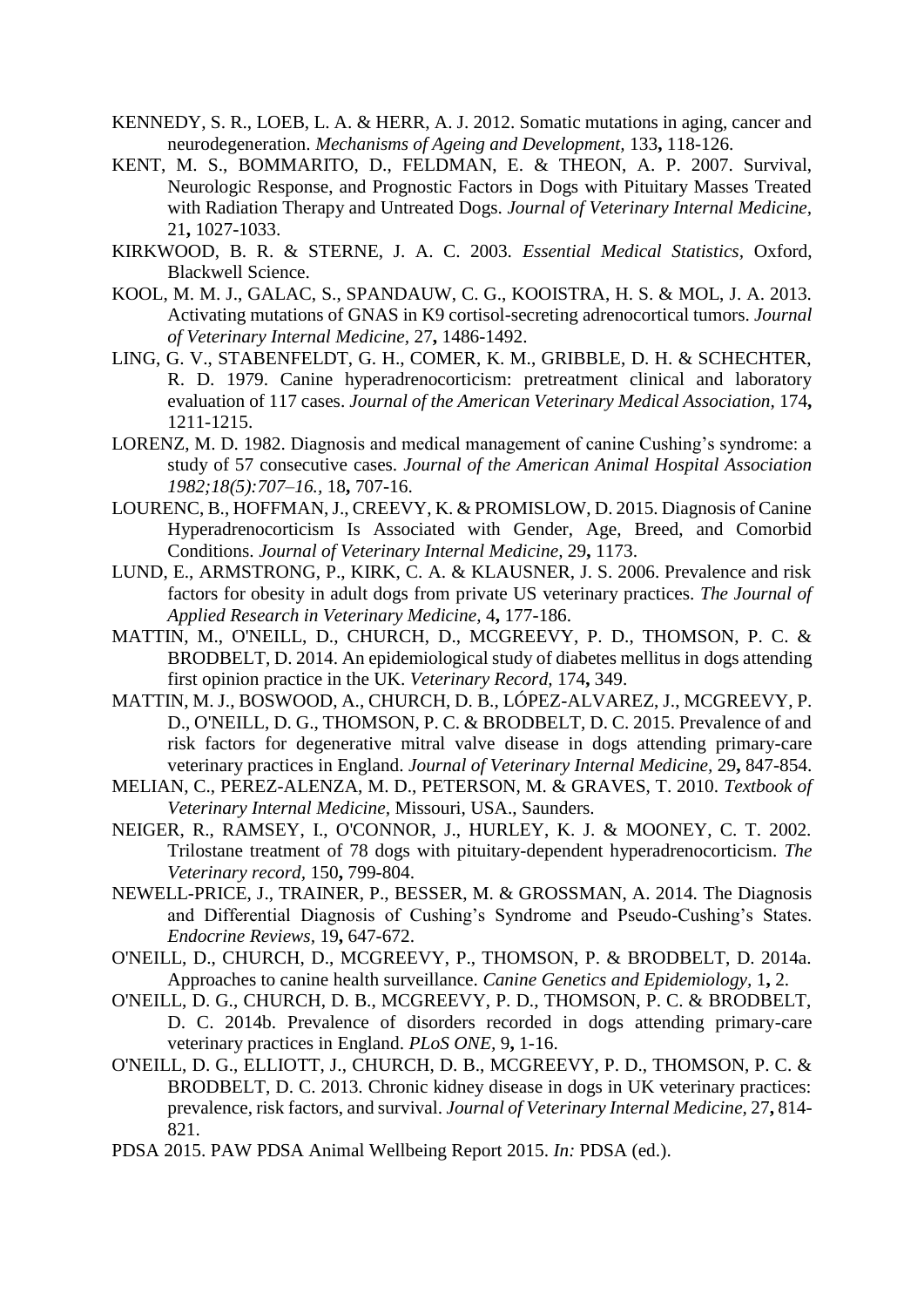- <span id="page-29-12"></span>PETERSON, M. E. 1984. Hyperadrenocorticism. *Veterinary Clinics of North America: Small Animal Practice,* 14**,** 731-749.
- <span id="page-29-14"></span>RAMSEY, I. & RISTIC, J. 2007. Diagnosis of canine hyperadrenocorticism. *IN PRACTICE-LONDON-BRITISH VETERINARY ASSOCIATION-,* 29**,** 446.
- <span id="page-29-0"></span>REUSCH, C. E. & FELDMAN, E. C. 1992. Canine hyperadrenocorticism due to adrenocortical neoplasia. Pretreatment evaluation of 41 dogs. *Journal of veterinary internal medicine / American College of Veterinary Internal Medicine,* 5**,** 3-10.
- <span id="page-29-6"></span>ROBINS, J. M. & HERNÁN, M. A. 2009. Estimation of the causal effects of time-varying exposures. *In:* FITZMAURICE, G., DAVIDIAN, M., VERBEKE, G. & MOLENBERGHS, G. (eds.) *Advances in Longitudinal Data Analysis.* New York: Chapman and Hall, CRC Press.
- <span id="page-29-15"></span>SHOOP, S., MARLOW, S., CHURCH, D., ENGLISH, K., MCGREEVY, P., STELL, A., THOMSON, P., O'NEILL, D. & BRODBELT, D. 2015. Prevalence and risk factors for mast cell tumours in dogs in England. *Canine Genetics and Epidemiology,* 2**,** 1.
- <span id="page-29-11"></span>STRITZEL, S., MISCHKE, R., PHILIPP, U., KLEINSCHMIDT, S., WOHLSEIN, P., STOCK, K.-F. & DISTL, O. 2008. Familial canine pituitary-dependent hyperadrenocorticism in wirehaired Dachshunds. *Berliner und Münchener tierärztliche Wochenschrift,* 121**,** 349-58.
- <span id="page-29-10"></span>TAYLOR-BROWN, F. E., MEESON, R. L., BRODBELT, D. C., CHURCH, D. B., MCGREEVY, P. D., THOMSON, P. C. & O'NEILL, D. G. 2015. Epidemiology of cranial cruciate ligament disease diagnosis in dogs attending primary-care veterinary practices in England. *Veterinary Surgery,* 44**,** 777-783.
- <span id="page-29-7"></span>TESHIMA, T., HARA, Y., TAKEKOSHI, S., TERAMOTO, A., OSAMURA, R. Y. & TAGAWA, M. 2009. Expression of genes related to corticotropin production and glucocorticoid feedback in corticotroph adenomas of dogs with Cushing's disease. *Domestic animal endocrinology,* 36**,** 3-12.
- <span id="page-29-5"></span>THE VENOM CODING GROUP. 2015. *VeNom Veterinary Nomenclature* [Online]. VeNom Coding Group. Available: [http://www.venomcoding.org](http://www.venomcoding.org/) [Accessed August 11 2015].
- <span id="page-29-13"></span>TIRYAKIOGLU, O., UGURLU, S., YALIN, S., YIRMIBESCIK, S., CAGLAR, E., YETKIN, D. O. & KADIOGLU, P. 2010. Screening for Cushing's syndrome in obese patients. *Clinics (Sao Paulo, Brazil),* 65**,** 9-13.
- <span id="page-29-8"></span>VAN RIJN, S. J., GRINWIS, G. C. M., PENNING, L. C. & MEIJ, B. P. 2010. Expression of Ki-67, PCNA, and p27kip1 in canine pituitary corticotroph adenomas. *Domestic animal endocrinology,* 38**,** 244-52.
- <span id="page-29-9"></span>VAN WIJK, P. A., RIJNBERK, A., CROUGHS, R. J. M., MEIJ, B. P., VAN LEEUWEN, I. S., SPRANG, E. P. M. & MOL, J. A. 2014. Molecular screening for somatic mutations in corticotropic adenomas of dogs with pituitary-dependent hyperadrenocorticism. *Journal of Endocrinological Investigation,* 20**,** 1-7.
- <span id="page-29-4"></span>VETCOMPASS. 2015. *VetCompass: Health surveillance for UK companion animals* [Online]. London: RVC Electronic Media Unit. Available[: http://www.rvc.ac.uk/VetCOMPASS/](http://www.rvc.ac.uk/VetCOMPASS/) [Accessed August 11 2015].
- <span id="page-29-1"></span>WHITE, S. D., CERAGIOLI, K. L., BULLOCK, L. P., MASON, G. D. & STEWART, L. J. 1989. Cutaneous Markers of Canine Hyperadrenocorticism. *Compendium Continuing Educ Pract Vet,* 11**,** 446-465.
- <span id="page-29-2"></span>WILLEBERG, P. & PRIESTER, W. A. 1982. Epidemiological aspects of clinical hyperadrenocorticism in dogs (Canine cushing's syndrome). *Journal of the American Animal Hospital Association,* 18**,** 717-723.
- <span id="page-29-3"></span>WILSON, B. J. & WADE, C. M. 2012. Empowering international canine inherited disorder management. *Mammalian Genome,* 23**,** 195-202.